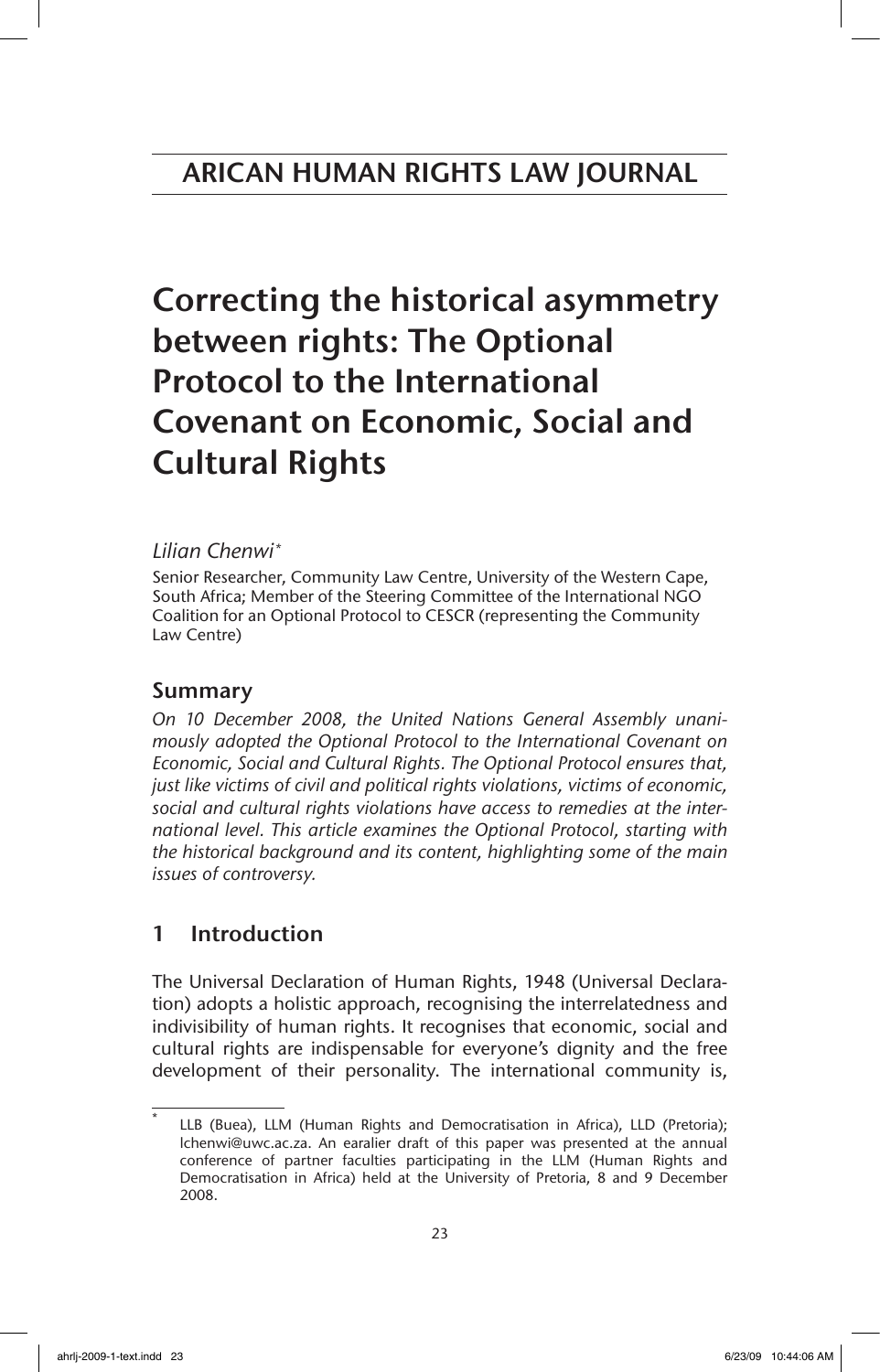therefore, required to 'treat human rights globally in a fair and equal manner, on the same footing and with the same emphasis'.<sup>1</sup> The Universal Declaration was a major step forward in the advancement of civilisation at the international and national levels.<sup>2</sup> It continues to be a source of inspiration to national and international efforts to promote and protect human rights and fundamental freedoms.

'Dignity and justice for all of us', the theme of the 2008 year-long campaign of the United Nations (UN) leading up to the 60th anniversary of the Universal Declaration could not have been more fitting, as this period witnessed a major step towards greater international social justice.<sup>3</sup> The 60th anniversary of the Universal Declaration was marked by a milestone: the achievement of an international complaints mechanism for claiming socio-economic rights — the Optional Protocol to the International Covenant on Economic, Social and Cultural Rights (CESCR).<sup>4</sup> This Optional Protocol brings about greater coherence in the human rights system, thus making human rights whole.<sup>5</sup>

Historically, economic, social and cultural rights have often been neglected. They have received less protection through enforcement mechanisms than civil and political rights. Unlike CESCR, 1966, the International Covenant on Civil and Political Rights, 1966 (CCPR) was adopted together with an Optional Protocol (OP1-ICCPR), establishing a procedure for individual complaints.<sup>6</sup> For over 30 years, victims of civil and political rights violations have had the opportunity to lodge complaints with the Human Rights Committee, the supervisory body of CCPR. The individual complaints procedure under CCPR has helped victims of human rights violations and resulted in the clarification of the rights in CCPR. The Human Rights Committee has created a significant body of case law, requested interim measures, made declarations of violations, and recommended compensation to individual victims.

Victims of economic, social and cultural rights violations, on the other hand, have not had this benefit at the international level. This neglect of economic, social and cultural rights has observably been due to the general perception of these rights as programmatic, having

 $1$  World Conference on Human Rights: Vienna Declaration and Programme of Action, Part I, para 5, UN doc A/CONF 157/23, 12 July 1993.

<sup>2</sup> A Eide & A Rosas 'Economic, social and cultural rights: A universal challenge' in A Eide *et al* (eds) *Economic, social and cultural rights: A textbook* (2001) 3.

<sup>&</sup>lt;sup>3</sup> On 10 December 2007 (Human Rights Day), the UN Secretary-General launched a year-long campaign to mark the 60th anniversary of the Universal Declaration.

<sup>4</sup> Optional Protocol, Optional Protocol to CESCR or OP-ICESCR.

<sup>&#</sup>x27;Human rights made whole', statement by Louise Arbour, then UN High Commissioner for Human Rights, http://www.policyinnovations.org/ideas/commentary/ data/000068 (accessed 15 January 2009).

<sup>6</sup> The First Optional Protocol to the International Covenant on Civil and Political Rights, 1966, which establishes an individual complaints procedure for victims of civil and political rights violations.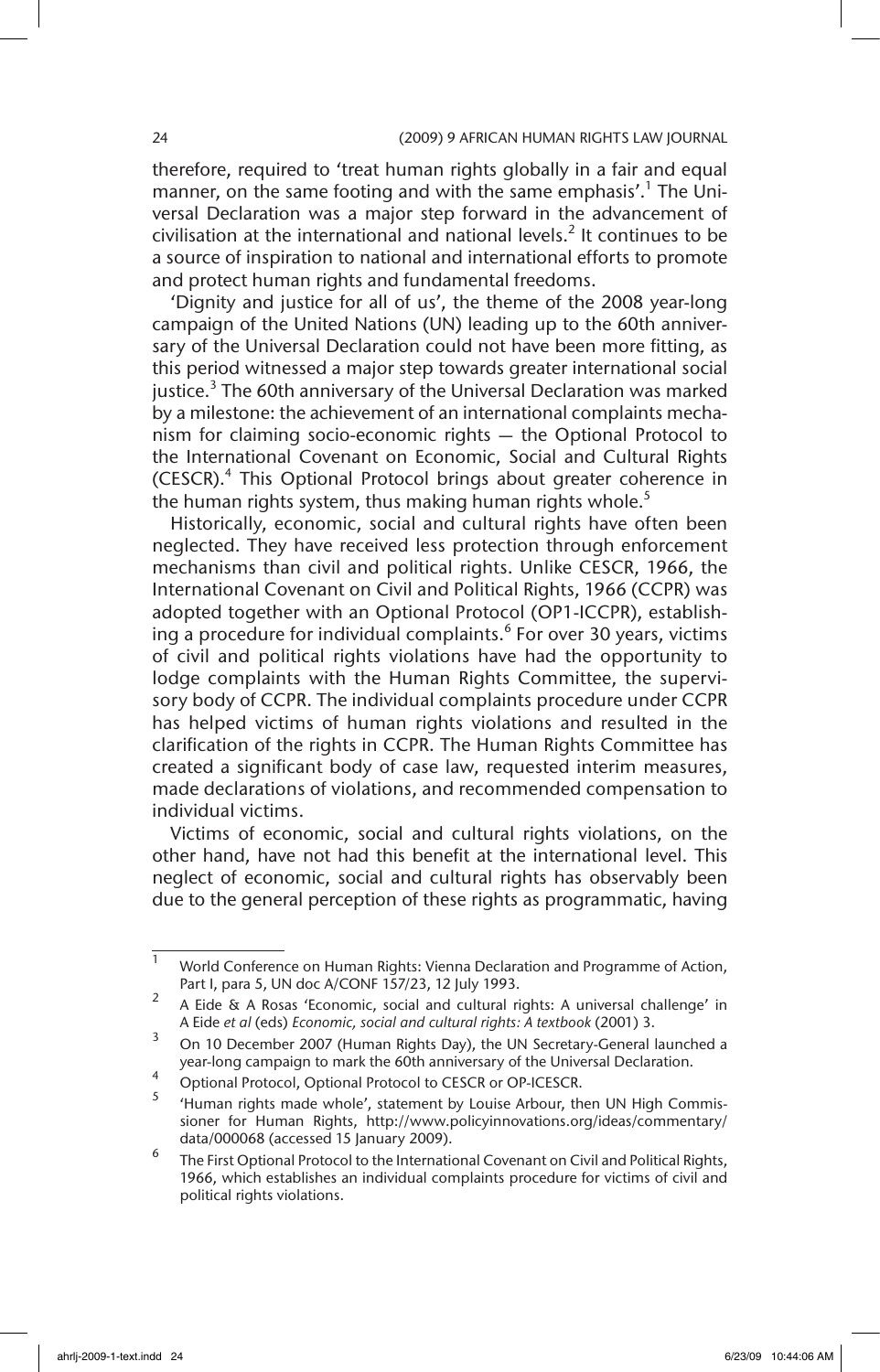to be realised gradually, and of a more political nature and not capable of judicial enforcement.<sup>7</sup> However, the UN Committee on Economic, Social and Cultural Rights (ESCR Committee), academics and other writers have been influential in dispelling myths about economic, social and cultural rights.<sup>8</sup> Courts have increasingly been willing to apply and enforce economic, social and cultural rights, even in countries where these rights are stated as mere principles to quide state policy.<sup>9</sup> In addition, Pennegård has pointed out that the difference between civil and political rights and economic, social and cultural rights cannot be interpreted in a strict sense because, although the obligations they impose on governments may seem different at first sight, a more in-depth analysis often reveals a close connection and interrelationship between various human rights.<sup>10</sup>

The monitoring of the implementation of economic, social and cultural rights has, therefore, for several decades, been limited to the ESCR Committee's consideration of state reports and other information submitted to it, mostly by non-governmental organisations (NGOs).<sup>11</sup> However, UN human rights bodies, governments, civil society and experts have been at work to remedy this long-term gap in human rights protection under the international system, by way of an Optional Protocol to CESCR.

Following years of difficult negotiations, the Optional Protocol to CESCR has finally been adopted. This article captures some of the key discussions during the development process of the Optional Proto $col.^{12}$  However, before examining the content, it is important to first consider the historical background to the Optional Protocol to CESCR.

<sup>7</sup> A Eide 'Economic, social and cultural rights as human rights' in Eide *et al* (n 2 above) 14; M Craven 'The UN Committee on Economic, Social and Cultural Rights' in Eide *et al* (n 2 above) 470; H Steiner *et al International human rights in context: Law, politics, morals* (2007) 263-264.

<sup>8</sup> See generally Eide *et al* (n 2 above).

<sup>9</sup> See generally R Gargarella *et* al *Courts and social transformation in new democracies: An institutional voice for the poor?* (2006); J Squires *et al* (eds) *The road to a remedy: Current issues in the litigation of economic, social and cultural rights* (2005); Y Ghai & J Cottrell (eds) *Economic, social and cultural rights in practice: The role of judges in implementing economic, social and cultural rights* (2004).

<sup>10</sup> A Pennegård 'Overview over human rights: The regime of the UN' in G Alfredsson *et al* (eds) *International human rights monitoring mechanisms* (2001) 27-28.

<sup>11</sup> Arts 16 & 17 of CESCR require states to submit reports on the measures which they have taken and the progress made in achieving observance of the rights in CESCR.

<sup>12</sup> It should be noted that throughout the sessions of the Open-Ended Working Group on an OP-ICESCR, though some states sustained their positions on various issues, the position of other states changed at various sessions. Hence, this article tries to capture the latest position of states as contained in the reports of the Working Group.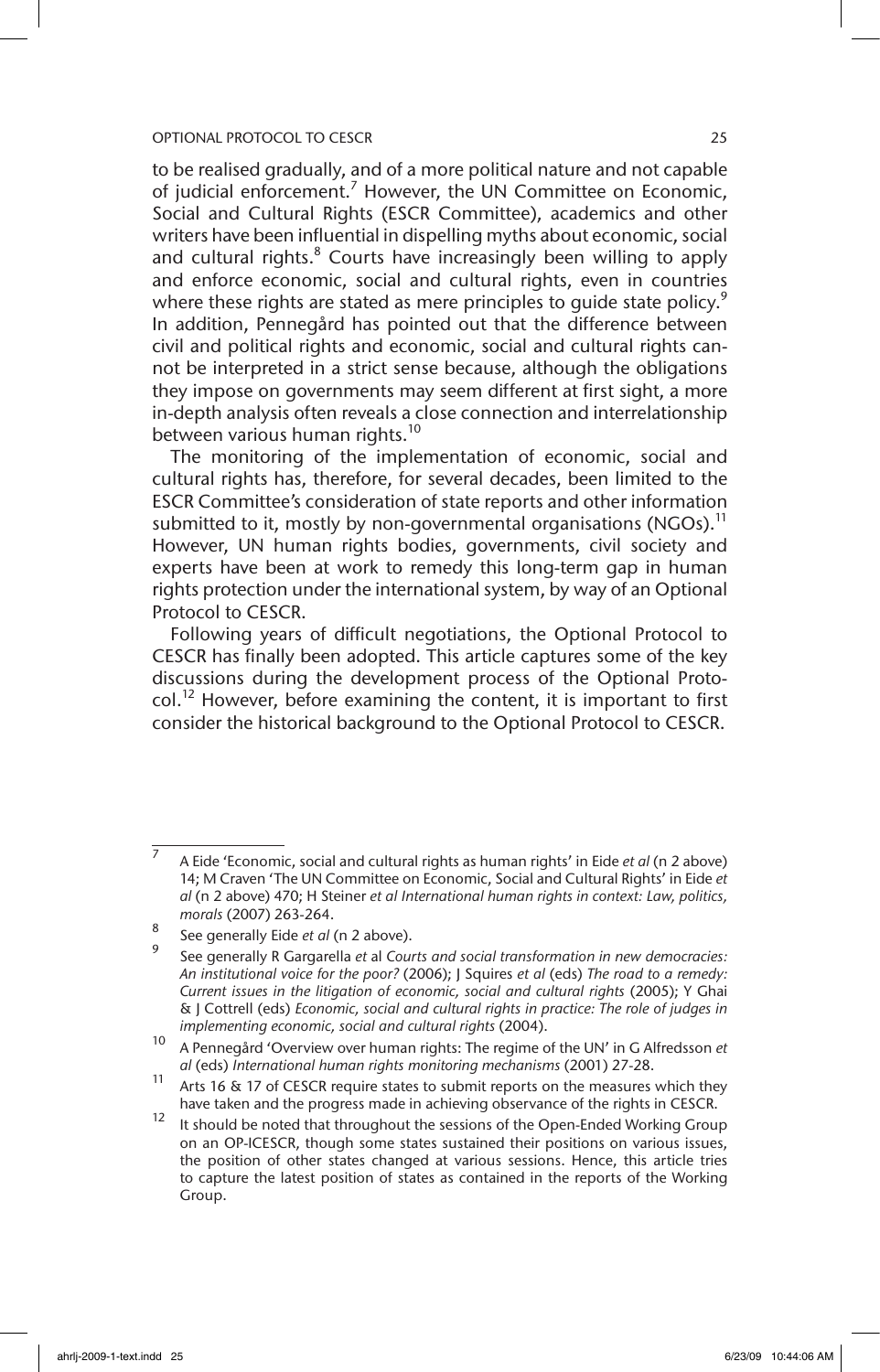# 2 Historical background

This section traces the journey from 1990, when the ESCR Committee started discussing the desirability and modalities of an individual complaints procedure for economic, social and cultural rights through an Optional Protocol to CESCR.<sup>13</sup> Subsequently, the 1993 Vienna Declaration and Programme of Action urged the UN Commission on Human Rights (UNCHR), the predecessor to the Human Rights Council, in cooperation with the ESCR Committee, to continue work on an Optional Protocol to CESCR.<sup>14</sup> In an analytical paper, the Committee submitted that there were strong reasons for the adoption of a complaints procedure in respect of CESCR.15 Consensus was reached within the ESCR Committee on the need for an individual complaints procedure in 1996. The ESCR Committee then finalised a draft Optional Protocol, which was presented to the UNCHR in 1997.<sup>16</sup> In the same year, the UNCHR requested the Secretary-General to transmit the text to states, inter-governmental organisations and NGOs for their comments. This process took three years. There was very little enthusiasm at this stage due to a lack of political consensus on the text, particularly among states. Most member states did not submit comments while NGOs strongly supported the draft Optional Protocol. The few states that submitted comments in favour of an Optional Protocol were Croatia, Cyprus, the Czech Republic, Ecuador, Finland, Georgia, Germany, Lebanon, Lithuania, Mauritius, Mexico, Norway and Portugal; while Canada and Sweden expressed doubts on its desirability.<sup>17</sup>

There was, however, some progress in 2001. The UNCHR organised, together with the International Commission of Jurists, a two-day workshop on the justiciability of economic, social and cultural rights, with particular reference to an Optional Protocol to CESCR. In the same year, the UNCHR decided to appoint an independent expert to examine the question of a draft Optional Protocol and the comments made on it by states, inter-governmental organisations and NGOs as well as the report of a workshop held in 2001 on the justiciability of economic,

<sup>&</sup>lt;sup>13</sup> For additional reading on the historical background and benefits of the OP-ICESCR, see L Chenwi & C Mbazira 'The Draft Optional Protocol to the International Covenant on Economic, Social and Cultural Rights' (2006) 7(1) *ESR Review* 9.

<sup>&</sup>lt;sup>14</sup> Vienna Declaration and Programme of Action, para 75.<br><sup>15</sup> Contribution du Comité des droits économiques essigure

<sup>15</sup> '*Contribution du Comité des droits économiques, sociaux et culturels*' UN Doc A/CONF 157/PC/62/Add.5, 26 March 1993, annex II.

<sup>16</sup> Draft Optional Protocol to the International Covenant on Economic, Social and Cultural Rights, contained in UN Doc E/CN 4/1997/105, 18 December 1996.

<sup>&</sup>lt;sup>17</sup> W Vandenhole 'An Optional Protocol to the International Covenant on Economic, Social and Cultural Rights' para 36, Working paper at the Expert Seminar on *An Optional Protocol to the International Covenant on Economic, Social and Cultural Rights* organised by the Institute for Human Rights, Catholic University of Leuven, Belgium, 30 November 2001, http://www.law.kuleuven.be/humanrights/ebib/Proceedings30112001.doc (accessed 15 January 2009).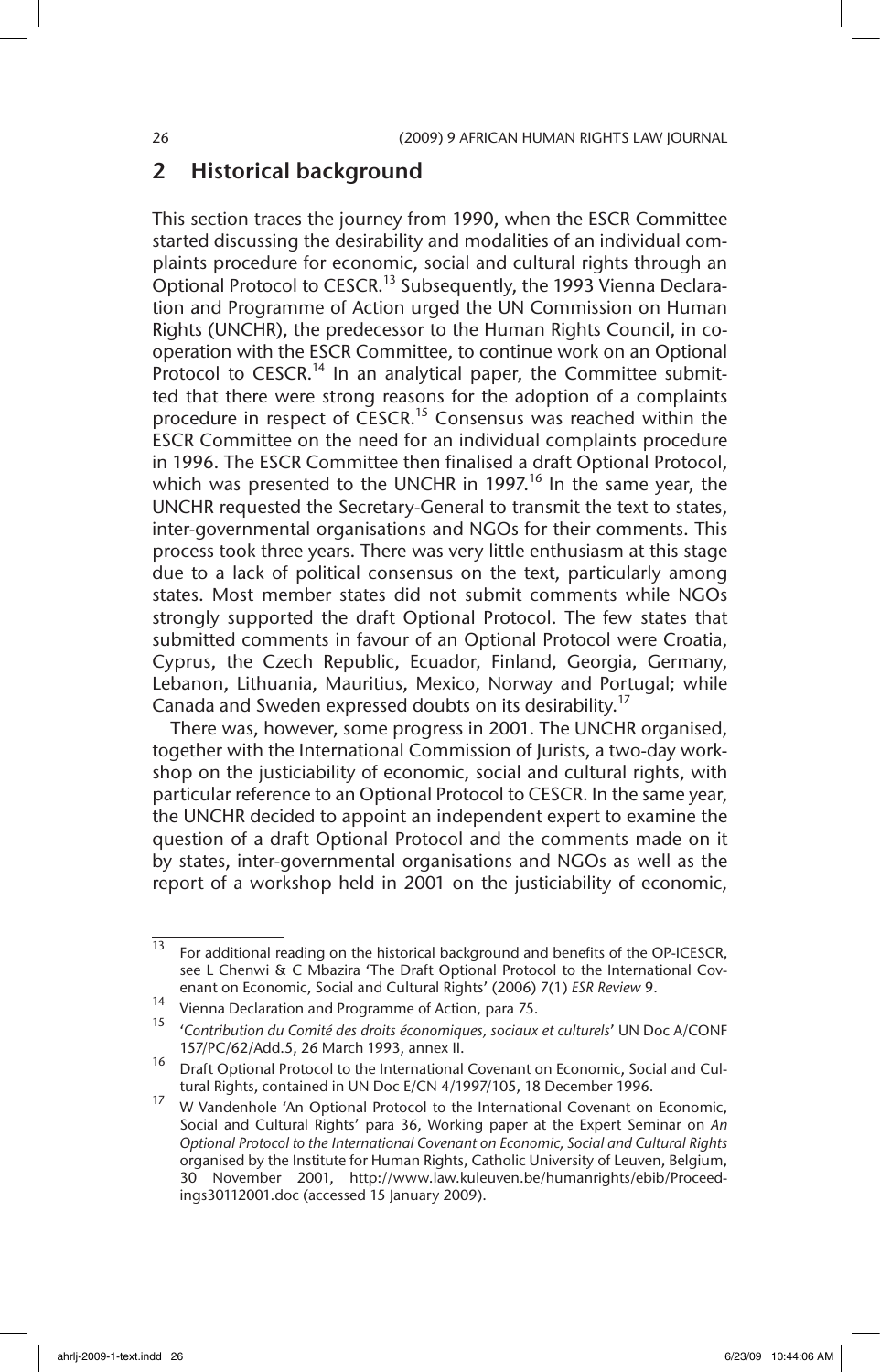social and cultural rights.<sup>18</sup> The independent expert was required to report back to the UNCHR at its 58th session.

The independent expert, Hatem Kotrane, held a series of consultations with UN bodies and states and, in 2002, submitted his first report, in favour of the adoption of an Optional Protocol.<sup>19</sup> The mandate of the expert was renewed in order to allow him to study in greater detail the nature and scope of state parties' obligations under CESCR, the question of the justiciability of economic, social and cultural rights, and questions as to the benefits and practicability of a complaints mechanism under CESCR and the issue of complementarity between different mechanisms.<sup>20</sup> In his second report, the independent expert recommended that the UNCHR establish, at its 59th session, an Open-Ended Working Group (OEWG) with the mandate to consider options regarding the elaboration of an Optional Protocol to CESCR.<sup>21</sup>

In 2003, the UNCHR established the OEWG.<sup>22</sup> The UNCHR requested the Working Group to meet for a period of ten working days, prior to the 60th session of the Commission, with a view to considering options regarding the elaboration of an Optional Protocol, in the light of, amongst others, the report of the ESCR Committee on a draft Optional Protocol, comments and views submitted by states, intergovernmental organisations, including UN specialised agencies, and NGOs, and the reports of the independent expert. The OEWG held five sessions — in 2004 (23 February to 5 March), 2005 (10 to 20 January), 2006 (6 to 16 February), 2007 (16 to 27 July) and 2008 (4 to 8 February 2008 and 31 March to 4 April 2008).

At the end of its first session, the OEWG did not reach consensus on whether to start drafting an Optional Protocol.<sup>23</sup> At its second session in 2005, the OEWG gave the Chairperson, Catarina de Albuquerque, a mandate to prepare a report containing elements of an Optional Protocol with a view to facilitating the discussions. The Elements Paper addressed a range of issues, including the scope of the rights to a communication procedure, admissibility criteria, standing, proceedings on the merits, friendly settlement of disputes, interim measures, views,

<sup>&</sup>lt;sup>18</sup> See generally Resolution 2001/30 of 20 April 2001, UN Doc E/CN 4/2002/50.

Report of the Independent Expert on the Question of a Draft Optional Protocol to the International Covenant on Economic, Social and Cultural Rights, UN Doc E/CN 4/2002/57.

<sup>&</sup>lt;sup>20</sup> Resolution 2002/24 of 22 April 2002, UN Doc E/CN 4/RES/2002/24.

Report by Mr Hatem Kotrane, Independent Expert on the Question of a Draft Optional Protocol to the International Covenant on Economic, Social and Cultural Rights, UN Doc E/CN 4/2003/53, para 76.

<sup>&</sup>lt;sup>22</sup> Resolution 2003/18 of 22 April 2003, UN Doc E/CN 4/2003/L 11/Add 3.

Report of the Open-Ended Working Group to Consider Options Regarding the Elaboration of an Optional Protocol to the International Covenant on Economic, Social and Cultural Rights on its First Session, UN Doc E/CN 4/2004/44, 15 March 2004 (Report of the First Session of the OEWG) para 76.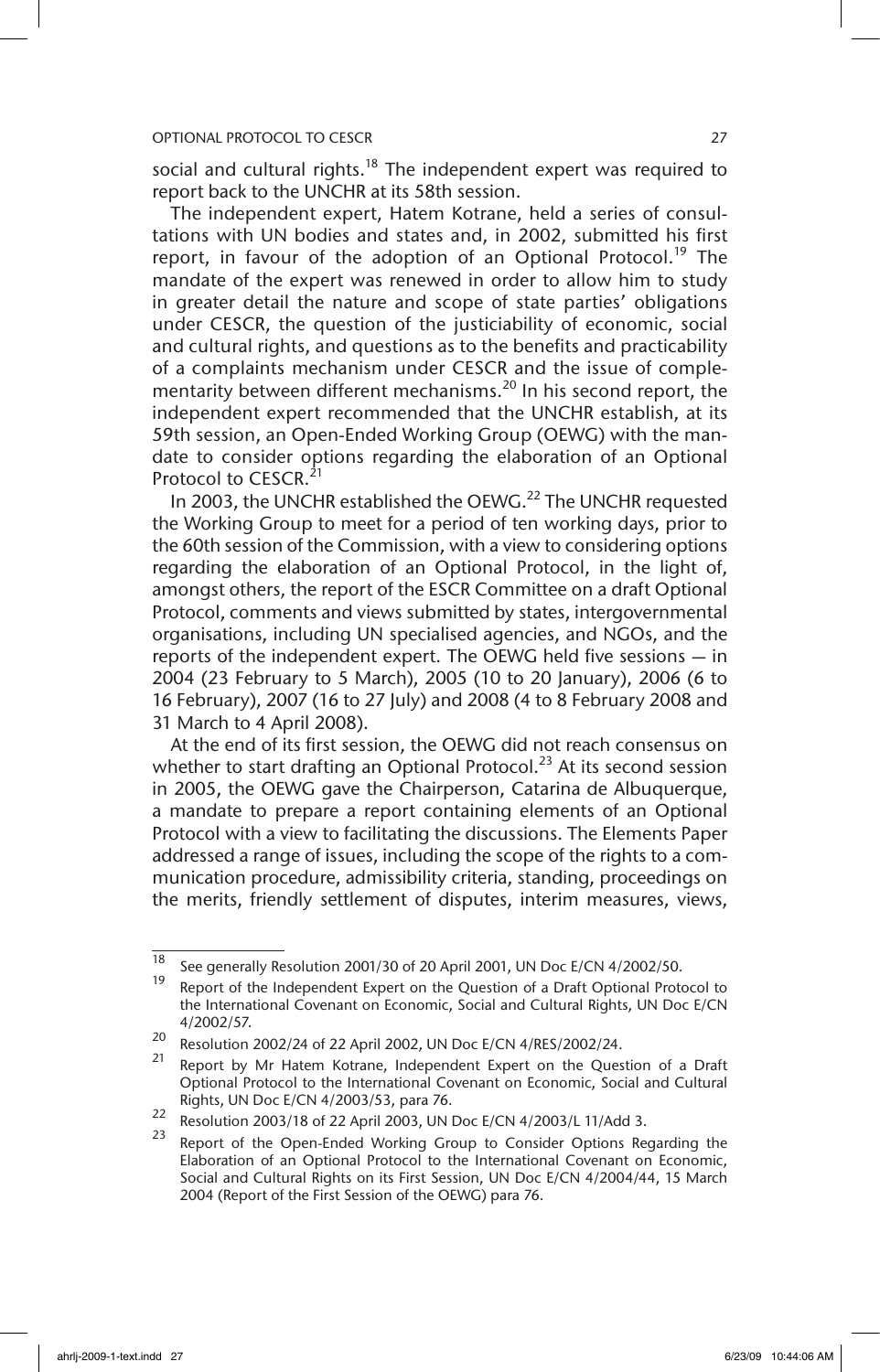follow-up procedures, reservations, inquiry procedure, inter-state procedure, the Optional Protocol and domestic decisions on resource allocation, the relationship of the Optional Protocol with existing mechanisms, and international co-operation and assistance.<sup>24</sup> The Elements Paper allowed for a focused discussion on the main elements of an individual communications procedure at the third session of the OEWG.

Following the third session of the OEWG, the debate shifted from whether economic, social and cultural rights should be subject to a complaints procedure to what the specific nature and modalities of such a procedure should be. The Human Rights Council, at its first session, renewed the mandate of the OEWG for a further two years so that it could elaborate on an Optional Protocol.<sup>25</sup> The Human Rights Council requested the Chairperson of the OEWG to prepare a draft Optional Protocol to be used as a basis for future negotiations. The Council also requested the OEWG to meet for ten working days each year, and directed that a representative of the ESCR Committee should attend these meetings as a resource person. Between 2007 and 2008 several drafts were discussed.

Though the journey has been riddled with obstacles and setbacks, revolving mainly on continuing doubts about the justiciability of economic, social and cultural rights, a milestone in the history of universal human rights has been achieved. The OEWG completed its mandate in April 2008 with the transmission of the draft Optional Protocol to the Human Rights Council, which subsequently adopted it by consensus in June 2008. The Human Rights Council recommended that the UN General Assembly adopts the Optional Protocol.<sup>26</sup> In November 2008, the Third Committee of the UN General Assembly approved by consensus a draft resolution on the adoption of the Optional Protocol to CESCR, recommending its adoption and, similar to the Human Rights Council Resolution, that it be opened for signature in 2009.<sup>27</sup> The General Assembly adopted by consensus the Optional Protocol on 10 December 2008, the day of the 60th anniversary of the Universal

 $\overline{24}$  Elements for an Optional Protocol to the International Covenant on Economic, Social and Cultural Rights, UN Doc E/CN 4/2006/WG.23/2, 21 November 2005 (Elements Paper).

<sup>25</sup> Resolution 1/3 of 29 June 2006, para 1.<br> $\frac{26}{10}$  Resolution on an Optional Protocol to

Resolution on an Optional Protocol to the International Covenant on Economic, Social and Cultural Rights, UN Doc A/HRC/8/L.2/Rev 1/corr 1, 18 June 2008.

<sup>27</sup> Resolution A/C 3/63/L.47, Optional Protocol to the International Covenant on Economic, Social and Cultural Rights, contained in UN Doc A/63/435, 28 November 2008. See also Third Committee Recommends General Assembly Adoption of Optional Protocol to International Convention on Economic, Social and Cultural Rights', UN Doc GA/SHC/3938, 18 November 2008. Fifty-two member states cosponsored the Resolution.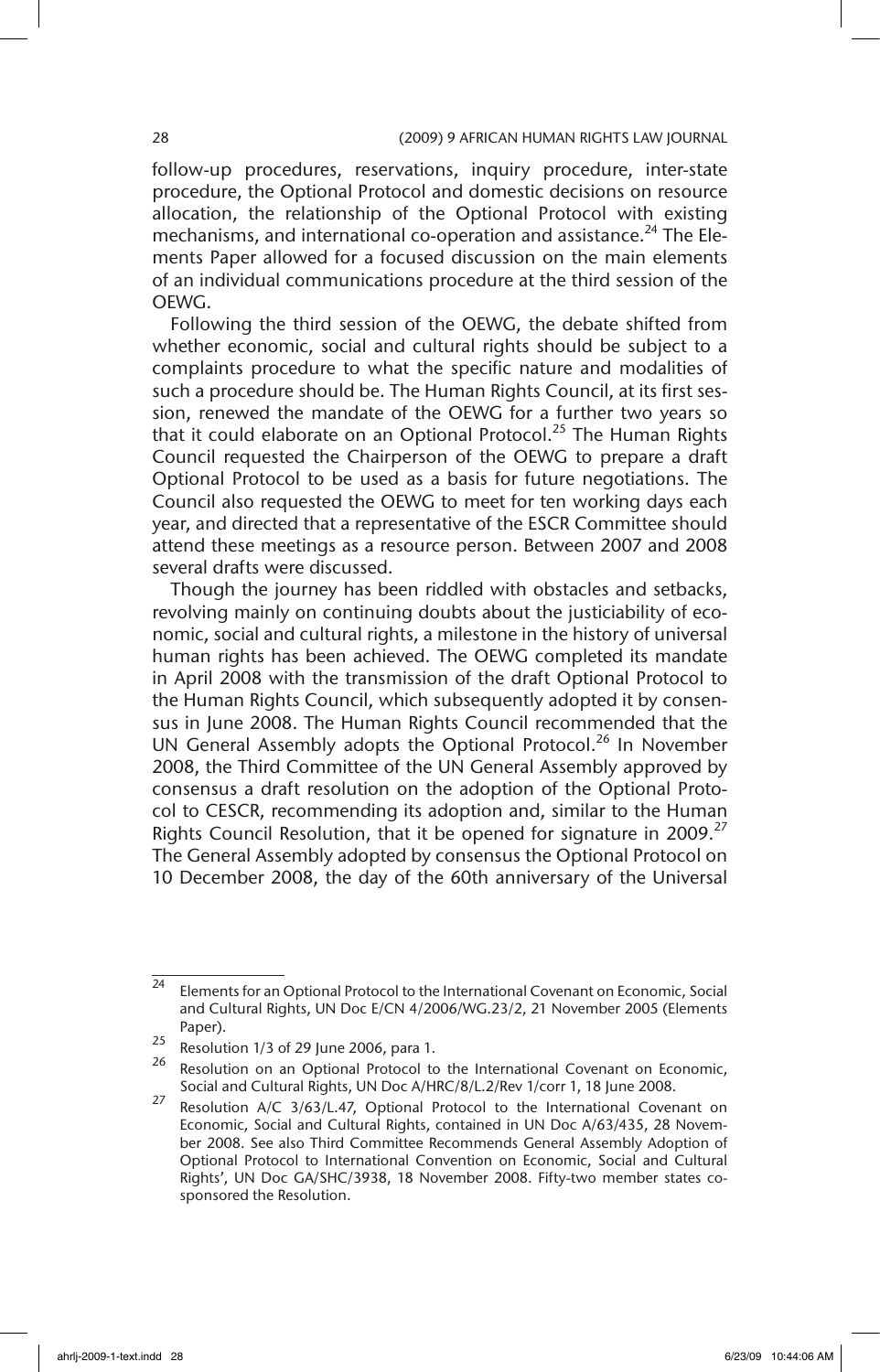Declaration.<sup>28</sup> The Optional Protocol will be open for signature this year (2009) and will come into force after ten ratifications.<sup>29</sup>

# 3 Contents of the Optional Protocol

The Optional Protocol reaffirms the universality, indivisibility and interrelatedness of all human rights.<sup>30</sup> It refers to the principles of equality and non-discrimination as embodied in the UN Charter, 1945, the Universal Declaration, CCPR and CESCR.<sup>31</sup> The listed grounds of discrimination are 'race, colour, sex, language, religion, political or other opinion, national or social origin, property, birth or other status'.<sup>32</sup>

The Optional Protocol further considers it appropriate to enable the ESCR Committee to carry out the functions in the Optional Protocol as a means of furthering the achievement of the purpose of CESCR and the implementation of the provisions therein.<sup>33</sup> Hence, article 1 of the Optional Protocol recognises the competence of the ESCR Committee to receive and consider communications alleging violations of the economic, social and cultural rights set forth in CESCR by a state party to the Protocol. The ESCR Committee has the discretion to, if necessary, 'decline to consider a communication where it does not reveal that the author has suffered a clear disadvantage, unless the Committee considers that the communication raises a serious issue of general importance'.<sup>34</sup> This provision was included because of the need to add in a threshold that would allow the ESCR Committee not to deal with complaints of minor importance.

The Optional Protocol also provides for the possibility of interim measures in 'exceptional circumstances',<sup>35</sup> allows for the friendly settlement of disputes,<sup>36</sup> creates an inter-state complaints procedure<sup>37</sup> and

 $28$  'Closing a historic gap in human rights' UN press release http://www.unhchr.ch/ huricane/huricane.nsf/0/D39BD9ED5406650FC125751C0039FE08?opendocument (accessed 15 January 2009).

 $\frac{29}{30}$  See art 18(1) OP-ICESCR.

Preambular para 3. In drafting the Preambular paragraphs, inspiration was drawn from the Preambles of the OP1-ICCPR and the Optional Protocol to the Convention on the Elimination of All Forms of Discrimination Against Women, 1979 (OP-CEDAW).

 $\frac{31}{32}$  Preambular para 1.

 $\frac{32}{33}$  Preambular para 2.

 $\frac{33}{34}$  Preambular para 5.

Art 4. The inclusion of this provision was proposed by the United Kingdom, Canada and New Zealand, supported by Australia, Denmark, Ireland, Japan, Norway, Poland, Sweden and the United States (see Report of the Open-Ended Working Group to Consider Options Regarding the Elaboration of an Optional Protocol to the International Covenant on Economic, Social and Cultural Rights on its Fifth Session, UN Doc A/HRC/8/7, 6 May 2008, para 22 (Report of the Fifth Session of the OEWG) para 59.

 $\frac{35}{36}$  Art 5.

 $\frac{36}{37}$  Art 7.

Art 10.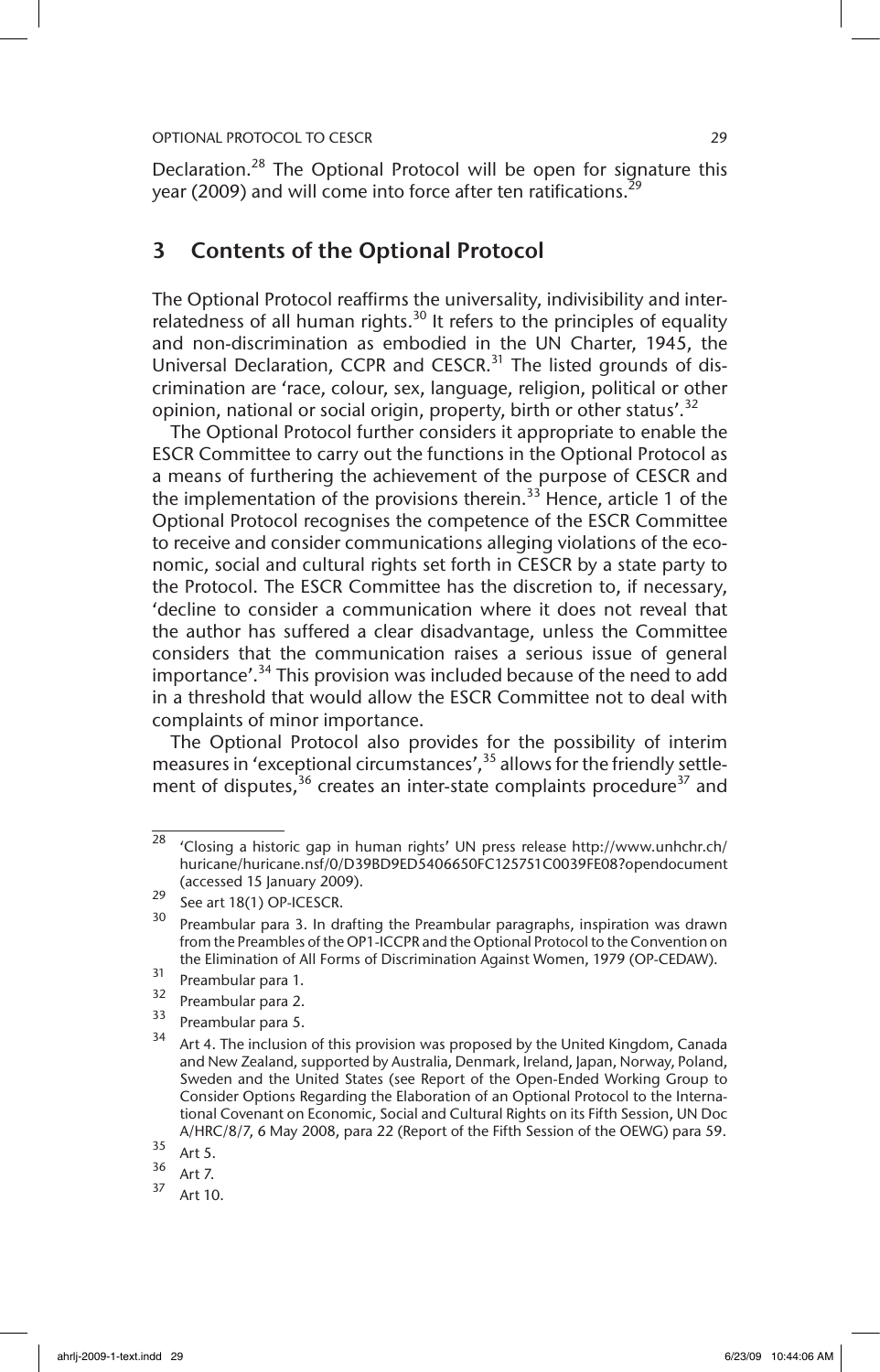an inquiry procedure,  $38$  and provides for follow-up mechanisms.  $39$  It requires state parties to 'take all appropriate measures to ensure that individuals under its jurisdiction are not subjected to any form of illtreatment or intimidation as a consequence of communicating with the Committee'.<sup>40</sup> This provision ensures that the rights and safety of those who use the communication procedure are guaranteed and protected. This provision is identical to article 11 of Optional Protocol to the Convention on the Elimination of All Forms of Discrimination Against Women, 1979 (OP-CEDAW). Its inclusion was not the subject of much discussion; it had, actually, not been discussed prior to the fourth session of the OEWG.<sup>41</sup>

The subsequent paragraphs consider, in more detail, the discussions around some of the provisions of the Optional Protocol: who can bring a complaint and the rights that are covered, admissibility criteria and the standard of review to be applied in considering communications, international co-operation and assistance and the establishment of a fund.

# 3.1 The rights covered

Communications must relate to a violation of any of the economic, social and cultural rights. $42$  The main questions raised during the discussions related to whether the procedure should apply to all of the rights recognised in CESCR or only to some; and whether states should be allowed, on ratification, to choose the rights that would apply to them.

Various approaches were proposed, including: a *comprehensive approach*, allowing for communications under any of the rights in CESCR;<sup>43</sup> a *limited approach*, limiting the procedure to parts II and III of CESCR; and an *à la carte approach* (including the *opt-out or reservation approaches*), allowing states to choose the rights or levels

 $\frac{38}{39}$  Arts 11 & 12.

Art 9 (follow-up of the views of the ESCR Committee), and art 12 (follow-up to the inquiry procedure).

 $40$  Art 13.

 $41$  The states that supported the inclusion of protection measures included Australia, Belgium, Canada, Chile, Egypt, France, Germany, Iran, Mexico, the Netherlands, New Zealand, Portugal, South Africa, Switzerland and the United States (see Report of the Open-Ended Working Group to Consider Options Regarding the Elaboration of an Optional Protocol to the International Covenant on Economic, Social and Cultural Rights on its Fourth Session, UN Doc A/HRC/6/8, 30 August 2007, para 119 (Report of the Fourth Session of the OEWG); and Report of the Fifth Session of the OEWG, para 103).

 $42$  Art 2.

The ESCR Committee favours a comprehensive approach (see Report of the Open-Ended Working Group to Consider Options Regarding the Elaboration of an Optional Protocol to the International Covenant on Economic, Social and Cultural Rights on its Third Session, UN Doc E/CN 4/2006/47, 14 March 2006 (Report of the Third Session of the OEWG) para 32.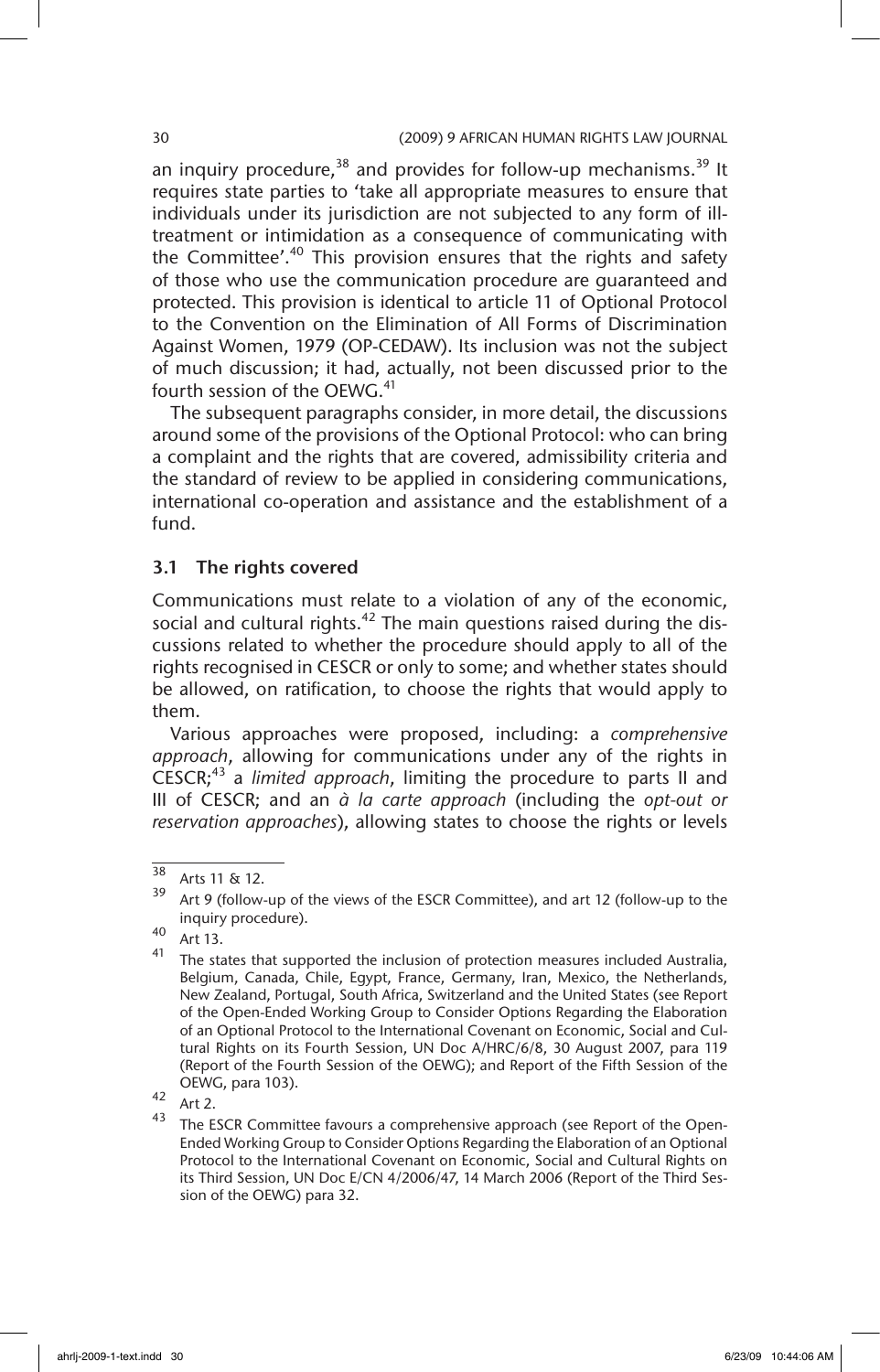of obligations that would apply to them. All existing communication procedures under the international system adopt the comprehensive approach. Hence, the *à la carte* approach is unprecedented within the UN human rights treaty-based system.

However, a number of states supported the *à la carte* approach at various sessions, arguing that a selective approach would enable a larger number of states to become parties to the Protocol and allow states to limit the procedure to those rights for which domestic remedies exist.<sup>44</sup> Poland and the United Kingdom preferred another version of an *à la carte* approach, the 'opt-in approach', arguing that the approach would allow states to add further rights at a later stage while not preventing other states from accepting petitions, and that opt-out from certain rights might send the signal that these rights were less important.<sup>45</sup> The arguments for an opt-out clause related to the nonjusticiability of economic, social and cultural rights, the competence of the ESCR Committee and the difference in the situations of states. For instance, in states where economic, social and cultural rights have not yet been made justiciable, they would be able to freely determine the provisions and obligations arising from CESCR that they are ready to assume.

A majority of states supported a comprehensive approach.<sup>46</sup> Their support for the comprehensive approach was based on the following: that an *à la carte* approach would establish a hierarchy among human rights, disregard the interrelatedness of provisions of CESCR, amend the substance of CESCR, disregard the interest of the victims, and defy the purpose of the Optional Protocol to strengthen the implementation of all economic, social and cultural rights.<sup> $47$ </sup> Those that supported a comprehensive approach therefore saw the *à la carte* approach as a

<sup>44</sup> The states are Australia, China, Denmark, Germany, Greece, Japan, the Netherlands, New Zealand, Poland, the Republic of Korea, Russia, Switzerland, Turkey, the United Kingdom and the United States (see Report of the Fourth Session of the OEWG, para 37).

<sup>45&</sup>lt;br>46 Report of the Fourth Session of the OEWG, para 38.

<sup>46</sup> Angola, Argentina, Azerbaijan, Belgium, Bolivia, Brazil, Burkina Faso, Chile, Congo, Costa Rica, Croatia, Cuba, Ecuador, Egypt, Ethiopia, Finland, France, Guatemala, Italy, Iran, Liechtenstein, Madagascar, Mexico, Nigeria, Norway, Morocco, Peru, Portugal, Senegal, Slovenia, Spain, South Africa, Spain, Sweden, Switzerland, Uruguay and Venezuela (see Explanatory Memorandum, Annex II to the Draft Optional Protocol to the International Covenant on Economic, Social and Cultural Rights prepared by the Chaiperson-Rapporteur, Catarina de Albuquerque, UN Doc A/HRC/7/WG 4/2, 23 April 2007, paras 4 & 15 (Explanatory Memorandum)); Report of the Fourth Session of the OEWG, para 33. It should be noted that France initially supported an opt-out approach, but was later persuaded to support the comprehensive approach; and Norway took a retrogressive step at the 5th session of the OEWG by shifting from supporting a comprehensive approach to an *à la carte* approach at the 5th session of the OEWG.

<sup>&</sup>lt;sup>47</sup> Report of the Fourth Session of the OEWG, para 33.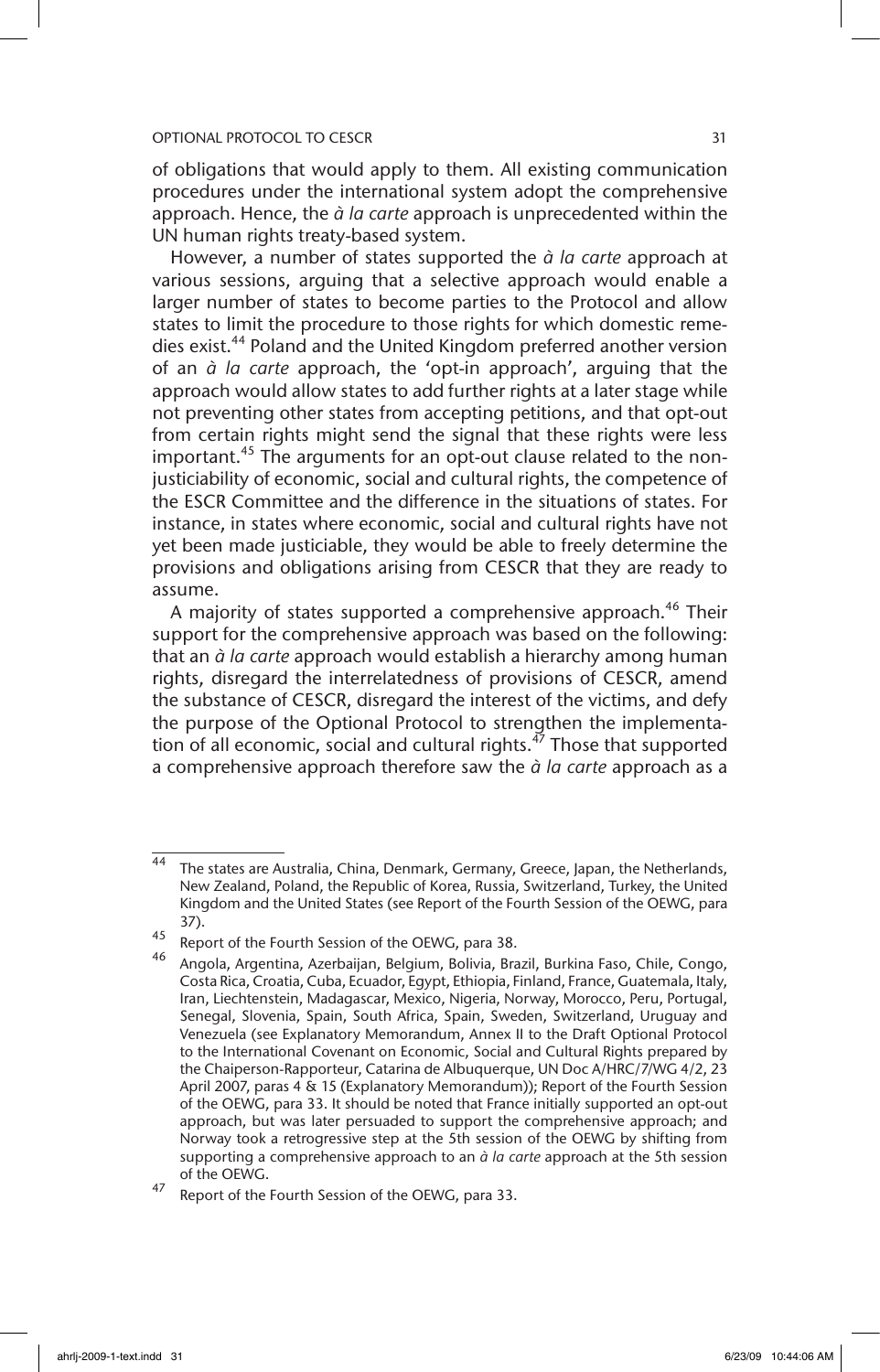way of introducing a hierarchy of rights.<sup>48</sup> It was further argued that the approach would undermine the integrity and independence of the rights in CESCR, as it would allow states to 'opt out' of the obligation to provide effective remedies to particular rights or components of rights in CESCR.<sup>49</sup> This would also reinforce the idea that some rights are different in nature and require a lesser level of protection than others do, and would ignore the importance of maintaining a unitary and indivisible framework of human rights obligations. Furthermore, such an approach would contradict the principle enunciated clearly by the CESCR Committee that 'effective remedies' should be made available to all rights recognised in CESCR, even if such remedies may not always be judicial.<sup>50</sup> It was noted during the discussions that, based on experience from the European system, an *à la carte* approach has not helped in promoting a full understanding of the provisions of the European Social Charter, 1961, resulting in the creation of different charters for different countries.<sup>51</sup>

It should be noted that though Egypt was, generally, in favour of a comprehensive approach, it indicated at the fourth session of the OEWG that it would be able to accept the exclusion of part I of CESCR from the Optional Protocol.<sup>52</sup> Australia, Greece, India, Morocco, Russia and the United States also favoured excluding part I of CESCR.<sup>53</sup> This exclusion would mean that the right to self-determination would not be subject to the communications procedure. The right to self-determination is also included in CCPR and is already formally subject to individual complaints under the OP1-ICCPR. The position of the ESCR Committee has always been that, in addition to its civil and political dimensions, this right has economic, social and cultural dimensions that merit protection under the Optional Protocol.<sup>54</sup> The exclusion of this right would, therefore, deny victims their rights to cultural, economic and social self-determination.

The Optional Protocol does not make reference to any of the parts of CESCR, as it requires that a communication must allege a violation of 'any of the economic, social and cultural rights set forth in

 $\overline{48}$  Report of the Open-Ended Working Group to Consider Options Regarding the Elaboration of an Optional Protocol to the International Covenant on Economic, Social and Cultural Rights on its Second Session, UN Doc E/CN 4/2005/52, 10 February 2005 (Report of the Second Session of the OEWG), para 37.

<sup>49</sup> Joint Submission of the NGO Coalition to the 2006 Open-Ended Working Group to Consider Options for an Optional Protocol to the International Covenant on Economic, Social and Cultural Rights, January 2006; see also Report of the Third Session of the OEWG, para 33.

<sup>50</sup> L Chenwi 'First reading of the Draft Optional Protocol to the International Covenant on Economic, Social and Cultural Rights' (2007) 8(4) *ESR Review* 22 23.

<sup>&</sup>lt;sup>51</sup> Report of the Second Session of the OEWG, para 52.

 $53$  Report of the Fourth Session of the OEWG, para 35.

 $53$  Report of the Fourth Session of the OEWG, para 36.

<sup>54</sup> Chenwi & Mbazira (n 13 above) 11.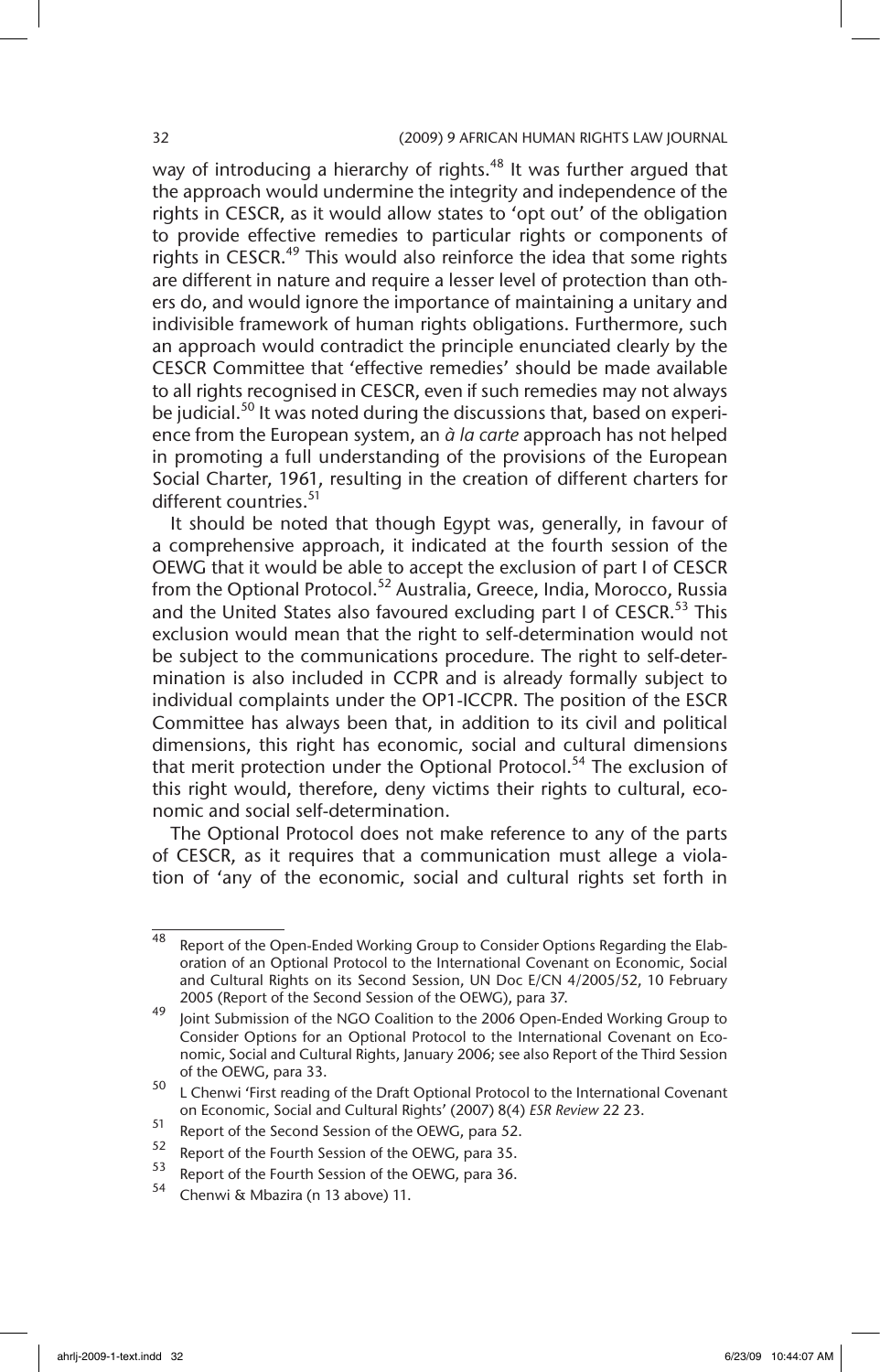the Covenant'. Hence, it remains open whether the ESCR Committee interprets this to include or exclude the right to self-determination or at least some components of the right.

# 3.2 Standing

Communications can be submitted by (1) individuals, (2) groups of individuals, or (3) other persons on their behalf, claiming to be victims of a violation.<sup>55</sup> With regard to the latter group, consent has to be obtained unless the author of the communication can justify acting on the victims' behalf without such consent. This exception was inspired by article 2 of OP-CEDAW. Its inclusion was proposed by Brazil, Chile, Portugal, Uruguay and the NGO Coalition,  $56$  amongst others, as an alternative to the requirement of express consent that was being proposed by some states.<sup>57</sup> The difference between the Optional Protocol to CESCR and OP1-ICCPR is that the latter does not explicitly refer to groups having standing, as it uses the terminology 'individuals'.<sup>58</sup> However, in practice, the Human Rights Committee has allowed communications from a group acting on behalf of a victim or from groups whose members were individual victims.<sup>59</sup> Hence, the Optional Protocol to CESCR has reinforced this practice by granting standing to groups.

During the discussions, there was the question of whether to allow NGOs to submit collective communications, which resulted in the inclusion of a provision on collective complaints in earlier drafts. It allowed international NGOs with consultative status before the UN Economic and Social Council (ECOSOC) to submit communications alleging unsatisfactory implementation by any state of the right in  $CESCR<sub>60</sub>$  This procedure had no victim requirement and the elements of the procedure were derived from the example of the European Social

<sup>55</sup> Art 2.

 $56$  The NGOs' campaign for the complaints procedure for economic, social and cultural rights has been mobilised mainly through the NGO Coalition for an Optional Protocol (NGO Coalition). For more information on the NGO Coalition and its work, see http://www.opicescr-coalition.org (accessed 15 January 2009).

<sup>57</sup> Belarus, Burkina Faso, China, Egypt (on behalf of the African Group), Ethiopia, Morocco and Russia proposed that individuals must give prior 'expressed' consent before communications can be brought on their behalf. However, Ecuador, Peru and the NGO Coalition opposed this submission, arguing that it might be difficult to obtain express consent in certain cases (see Report of the Fourth Session of the OEWG, para 43). It should be noted that at the 5th session of the OEWG, Egypt (on behalf of the African Group) together with Finland, Italy, Lichtenstein, Mexico, the Netherlands, Portugal and NGOs supported the retention of the exception to the consent requirement (see Report of the Fifth Session, para 37).

 $58$  Art 1 OP1-ICCPR.<br> $59$  F 1: M/1 (Recon

<sup>59</sup> E de Wet 'Recent developments concerning the Draft Optional Protocol to the International Covenant on Economic Social Cultural Rights' (1997) 13 *South African Journal on Human Rights* 514 533.

<sup>60</sup> Art 3 of the Draft OP-ICESCR, UN Doc A/HRC/6/WG 4/2, 23 April 2007.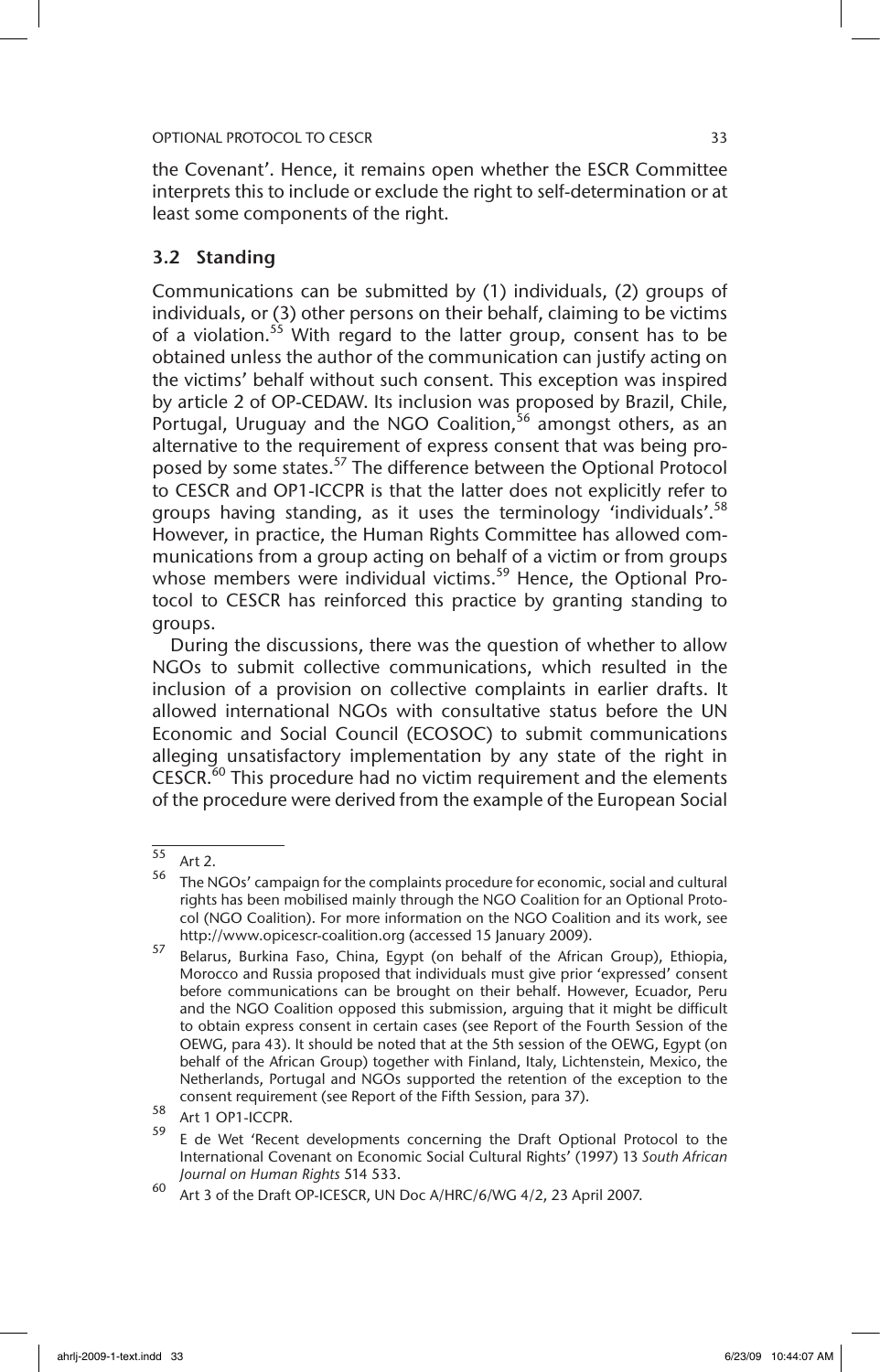Charter's collective complaints mechanism. However, the provision did not receive much support. Since NGOs do have standing under article 2 when acting in a representative capacity for victims, there was substantial consensus during the discussions that the provision be deleted.<sup>61</sup> The unwillingness of the OEWG to include a provision on collective complaints echoes the practice of the Human Rights Committee, which is to the effect that NGOs cannot submit a communication in the public interest without having to act on behalf of individuals or groups of individuals.<sup>62</sup>

An important point worth noting with regard to article 2 is that the Optional Protocol is silent on whether or not the NGOs acting on behalf of victims must have consultative status before the UN ECOSOC before they can submit a communication.

# 3.3 Admissibility criteria

National remedies that are accessible and effective are the primary means of protecting economic and social rights.<sup>63</sup> Accordingly, similar to other human rights treaties at both the international and regional level, in order for a communication to be considered by the ESCR Committee, all available domestic remedies have to be exhausted, unless where the application of such remedies is unreasonably prolonged.<sup>64</sup> The exception to the exhaustion of local remedies rule that a communication may be declared admissible if local remedies are 'unlikely to bring effective relief', which is contained in OP-CEDAW, for instance, has been left out.<sup>65</sup> In an earlier draft, 'unlikely to bring effective relief' was also an exception, but its deletion was proposed by Burkina Faso, Ecuador, Egypt (on behalf of the African Group), Poland and the United States.<sup>66</sup>

The exhaustion of domestic remedies requirement provides a state with an opportunity to redress any wrongs that it may have committed — to remedy the alleged violation — before the case is brought to the ESCR Committee. It also prevents the ESCR Committee from becom-

<sup>61</sup> The states that called for its deletion included Algeria, Australia, Belarus, Burkina Faso, China, Colombia, Ecuador, Egypt (on behalf of the African Group), Greece, India, Japan, Morocco, Nigeria, Norway, the Republic of Korea, Russia, Senegal, Tanzania, the United Kingdom, Ukraine, the United States and Venezuela (see Report of the Fourth Session of the OEWG, para 47).

<sup>62</sup> De Wet (n 59 above) 533.

 $63$  See S Liebenberg 'The protection of economic and social rights in domestic legal systems' in Eide *et al* (n 2 above) 55; ESCR Committee General Comment 9 on the domestic application of CESCR, para 4, UN Doc E/C 12/1998/24, 3 December 1998.

 $64$  Art 3.

<sup>65</sup> See art 4(1) of OP-CEDAW; see also art 2(d) of the Optional Protocol to the Convention on the Rights of Persons with Disabilities, 2007 (not yet in force).

<sup>66</sup> Report of the Fourth Session of the OEWG, para 59.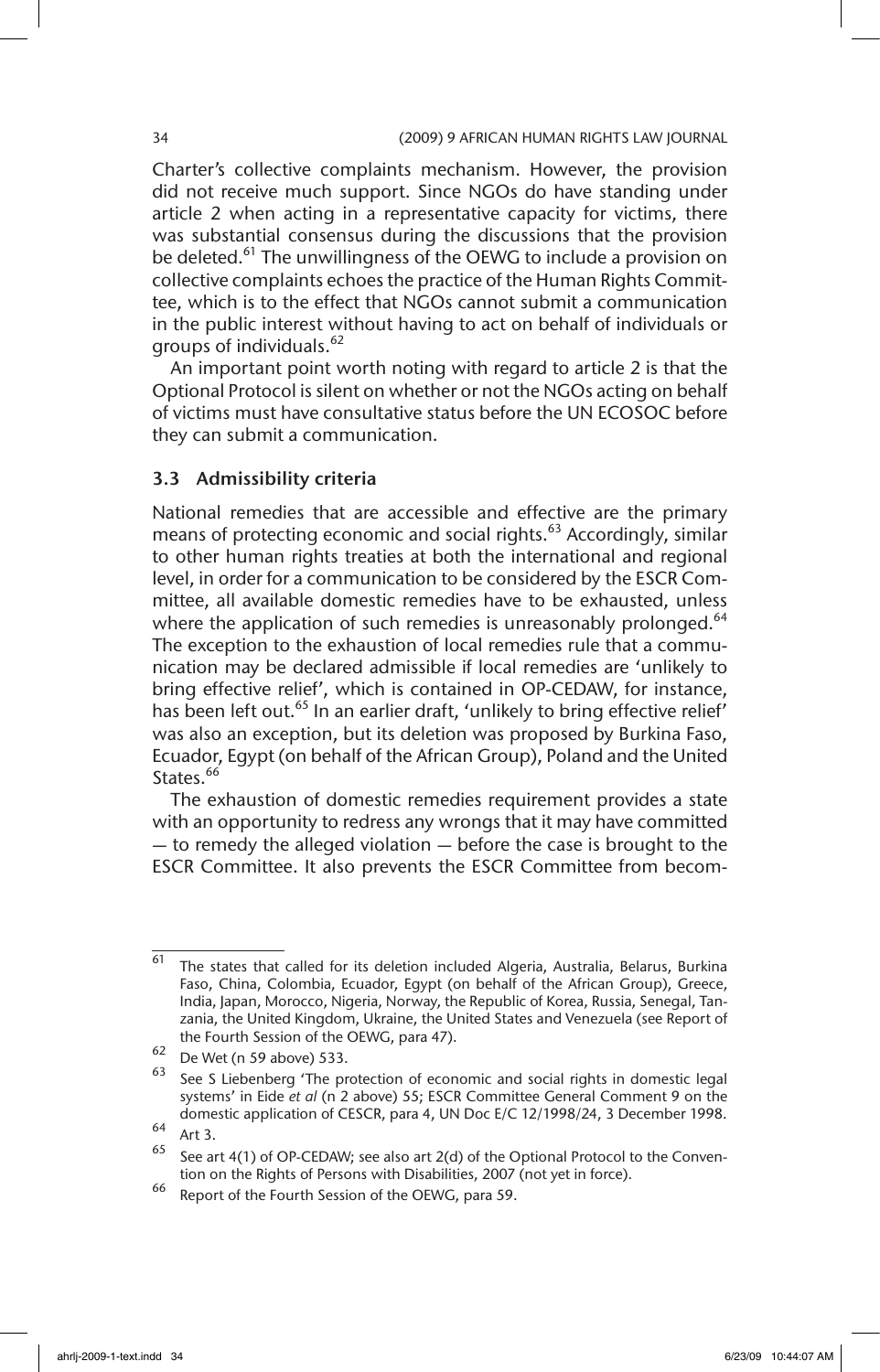ing a tribunal of first instance for cases for which an effective domestic remedy exists.<sup>67</sup>

A practical question arises with regard to this requirement in situations where economic, social and cultural rights are not provided for as justiciable rights. Would this mean that domestic remedies are not available? Viljoen observes that 'a remedy is "available" if it can be utilised as a matter of fact and without impediment'.<sup>68</sup> Where economic, social and cultural rights are not justiciable, access to courts in order to seek direct enforcement and protection of these rights becomes difficult. The African Commission on Human and Peoples' Rights (African Commission) is of the view that where courts are prevented from taking up cases, local remedies become non-existent and that if a right is not well provided for in domestic law, there cannot be effective remedies or any remedies at all.<sup>69</sup> In addition, in the Inter-American system, where domestic legislation does not afford due process of law for the protection of rights, the requirement to exhaust domestic remedies is not applicable.<sup>70</sup>

However, domestic remedies are not limited to judicial remedies. Economic, social and cultural rights may be subject to judicial or quasi-judicial remedies such as national human rights commissions, the ombudsman or administrative complaints.<sup>71</sup> The provision in the Optional Protocol to CESCR is similar to that in the OP1-ICCPR,<sup>72</sup> and the Human Rights Committee has explained that the requirement to exhaust 'all available domestic remedies' in the latter 'not only refers to judicial but also to administrative remedies'.<sup>73</sup> The Human Rights Committee has also pointed out that if administrative remedies are

 $67$  Viljoen has elucidated on the purpose of the requirement to exhaust domestic remedies when discussing the protective mandate of the African Commission (see F Viljoen *International human rights law in Africa* (2007) 336).

<sup>68</sup> Viljoen (n 67 above) 336. See also T Zwart *The admissibility of human rights petitions: The case law of the European Commission of Human Rights and the Human Rights Committee* (1994) 188, stating that 'a remedy is considered available only if the petitioner can make use of it in the circumstances of his case'.

<sup>69</sup> See *Media Rights Agenda & Others v Nigeria* (2000) AHRLR 200 (ACHPR 1998) paras 49-5; *Social and Economic Rights Action Centre (SERAC) & Another v Nigeria* (2001) AHRLR 60 (ACHPR 2001) paras 37 & 41 (*SERAC* case).

<sup>70</sup> Art 46(2) of the American Convention on Human Rights 1969.

<sup>71</sup> A Rosas & M Scheinin 'Implementation mechanisms and remedies' in Eide *et al* (n 2 above) 452. See also Report of the Second Session of the OEWG, para 43. In fact, at the 5th session of the OEWG, some states proposed that the list of remedies be specified instead of simply referring to 'domestic remedies'. These included Denmark, Greece, New Zealand, Poland and the United Kingdom, who wanted the list of remedies to be mentioned — 'judicial, administrative and other' remedies (see Report of the Fifth Session of the OEWG, para 47). This proposal did not receive much support as it was seen as unnecessary.

 $72$  See art  $5(2)$ (b) of OP1-ICCPR.

<sup>73</sup> See, eg, *Brough v Australia*, Communication 1184/2003, UN Doc CCPR/ C/86/D/1184/2003, 27 April 2006, para 8.6.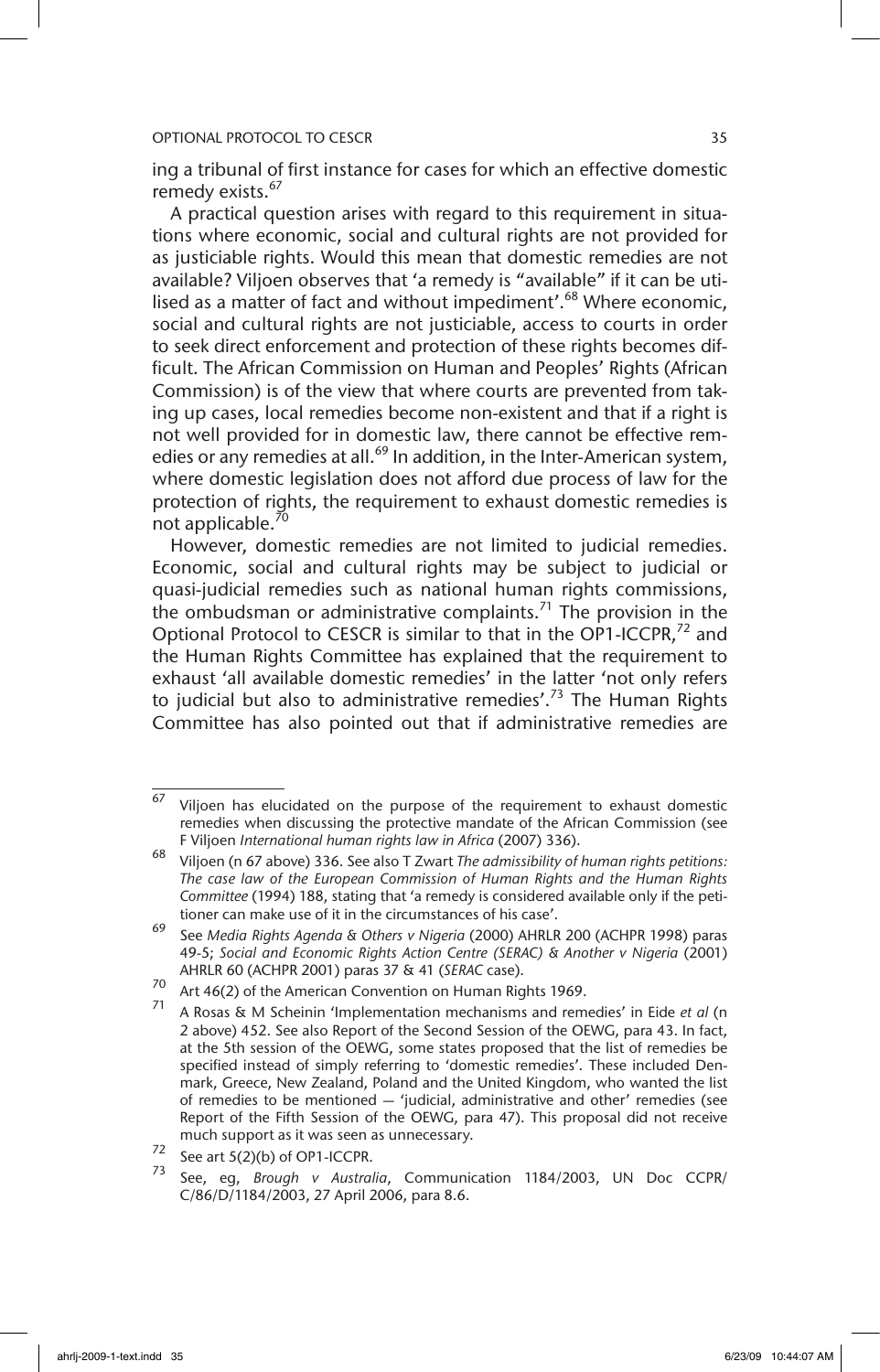the only remedies available, they have to be exhausted.<sup>74</sup> The ESCR Committee, in dealing with the domestic application of CESCR, has observed that $^{75}$ 

[t]he right to an effective remedy need not be interpreted as always requiring a judicial remedy. Administrative remedies will, in many cases, be adequate and those living within the jurisdiction of a state party have a legitimate expectation, based on the principle of good faith, that all administrative authorities will take account of the requirements of the Covenant in their decision making. Any such administrative remedies should be accessible, affordable, timely and effective. An ultimate right of judicial appeal from administrative procedures of this type would also often be appropriate.

It is important to note that the particular circumstance of the individual case would be relevant in any determination of whether domestic remedies are in fact available.<sup>76</sup> Where no domestic remedies exist, a petitioner would be able to take a communication straight to the international level.<sup>77</sup>

In addition to the exhaustion of domestic remedies requirement, communications have to be submitted within one year after the exhaustion of such remedies, unless the author of the communication can show that it was not possible for him or her to submit the communication within this time frame.<sup>78</sup> Initially, the time limit was six months, but it was felt by a number of states and the NGO Coalition that this was particularly restrictive given the potential complexity of economic, social and cultural rights claims and the impact it may have on access to justice for victims of violations of these rights.<sup>79</sup>

Article 3 further elaborates other grounds on which a communication may be declared inadmissible. These are where the facts that are the subject of the communication occurred prior to the entry into force of the present Protocol for the state party concerned, unless those facts continued after that date; where the same matter has already been

<sup>74</sup> See generally *SS v Norway*, Communication 79/1980, UN Doc CCPR/C/15/D/79/1980, 2 April 1982.

<sup>&</sup>lt;sup>75</sup> ESCR Committee General Comment 9, para 9. It should be noted that parliamentary procedures do not, however, qualify as judicial or quasi-judicial remedies, even though they might end up providing redress to a complainant (see Report of the Second Session of the OEWG, para 92).

 $76$  The European Court of Human Rights, eg, has on several occasions emphasised that 'the rule of exhaustion of domestic remedies is neither absolute nor capable of being applied automatically; in reviewing whether the rule has been observed, it is essential to have regard to the particular circumstances of the individual case'. Hence, 'the court must take realistic account not only of the existence of formal remedies in the legal system of the contracting state concerned but also of the general context in which they operate, as well as the personal circumstances of the applicant' (see, eg, *Van Oosterwijck v Belgium*, Application 7654*/*76, para 35, 6 November 1980; and *Isayeva v Russia*, Application 57950/00, 24 February 2005, para 153).

<sup>77</sup> See Report of the Second Session of the OEWG, para 43.

Art 3(2)(a) OP-ICESCR.

The Netherlands, Peru, South Africa and Spain, eg, proposed extending the time limit to one or three years (see Report of the Fourth Session of the OEWG, para 61).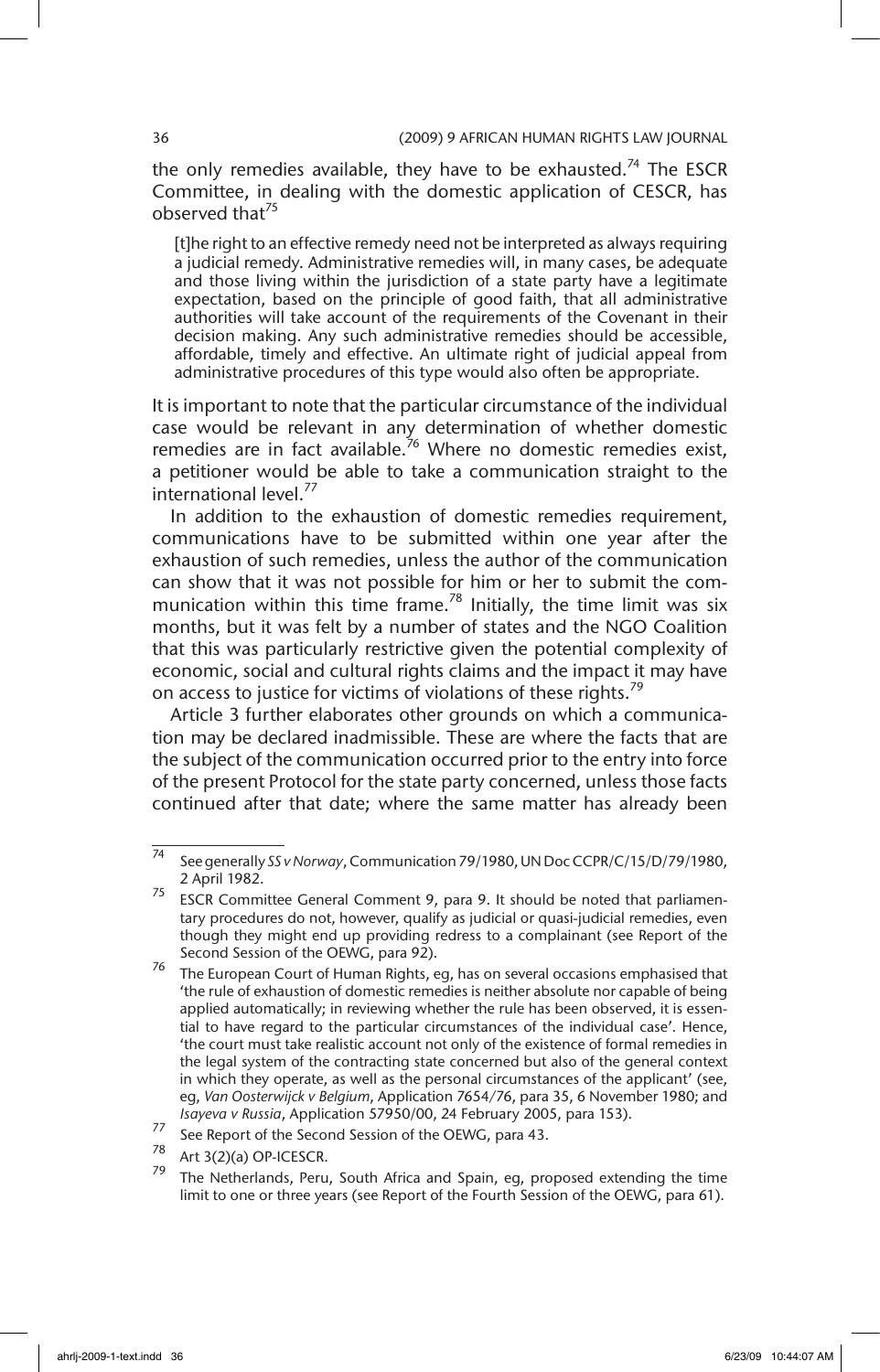## OPTIONAL PROTOCOL TO CESCR AND A SERIES AND THE STATE STATE STATE STATE STATE STATE STATE STATE STATE STATE ST

examined by the ESCR Committee or has been or is being examined under another procedure of international investigation or settlement; where it is incompatible with the provisions of CESCR; where it is manifestly ill-founded, not sufficiently substantiated or exclusively based on reports disseminated by mass media; $^{80}$  where it is an abuse of the right to submit a communication; or where it is anonymous or not in writing.<sup>81</sup>

Some states had proposed the inclusion of the requirement that regional remedies must be exhausted first before a complaint can be lodged with the ESCR Committee, as a means of ensuring that the communications procedure under CESCR would not undermine existing procedures in regional human rights systems.<sup>82</sup> It was also noted that regional mechanisms were better positioned to take into account a state's level of development.<sup>83</sup> However, a number of states as well as the NGO Coalition opposed the proposal arguing that such a criterion, combined with the prohibition to admit matters already examined, would prevent victims from accessing the system and introduce a hierarchy between international and regional mechanisms.<sup>84</sup> It was also argued that regional mechanisms differed widely and none corresponded fully with a complaints procedure under CESCR.<sup>85</sup> This criterion has not been included in the Optional Protocol. This exclusion is plausible, as regional mechanisms should play a complementary role to UN mechanisms rather than provide a basis for denying complaints from regions where regional remedies are available.

## 3.4 Interim measures

The capacity to prescribe interim measures is one of the most important functions of any judicial or quasi-judicial body adjudicating complaints. For any complaints mechanism to be fully effective, it must be able to perform a pre-emptive function — to stop harm before it can occur, or to stop an ongoing harm from continuing, or at least mitigating the effects of that harm. In fact, all UN communication procedures make provision for interim measures either in the rules of procedure of the respective committees or in a treaty provision. Compliance with interim

 $80$  This criterion is derived from art 56(4) of the African Charter on Human and Peoples' Rights, 1982 (African Charter), a proposal that was put forward by the NGO Coalition (see Report of the fourth Session of the OEWG, para 61).

<sup>81</sup> Art  $3(2)(b-g)$  OP-ICESCR.

These states include Angola, Egypt, Ethiopia, Nigeria and the United Kingdom, which had initially indicated that victims should be free to decide which procedure to use (see Report of the Third Session of the OEWG, para 52; and Report of the Fourth Session of the OEWG, para 62).

 $\frac{83}{84}$  Report of the Third Session of the OEWG, para 52.

These states include Argentina, Azerbaijan, Belgium, Norway, Peru and Portugal (see Report of the Third Session of the OEWG, para 54; and Report of the Fourth Session, para 62).

 $85$  Report of the Third Session of the OEWG, para 54.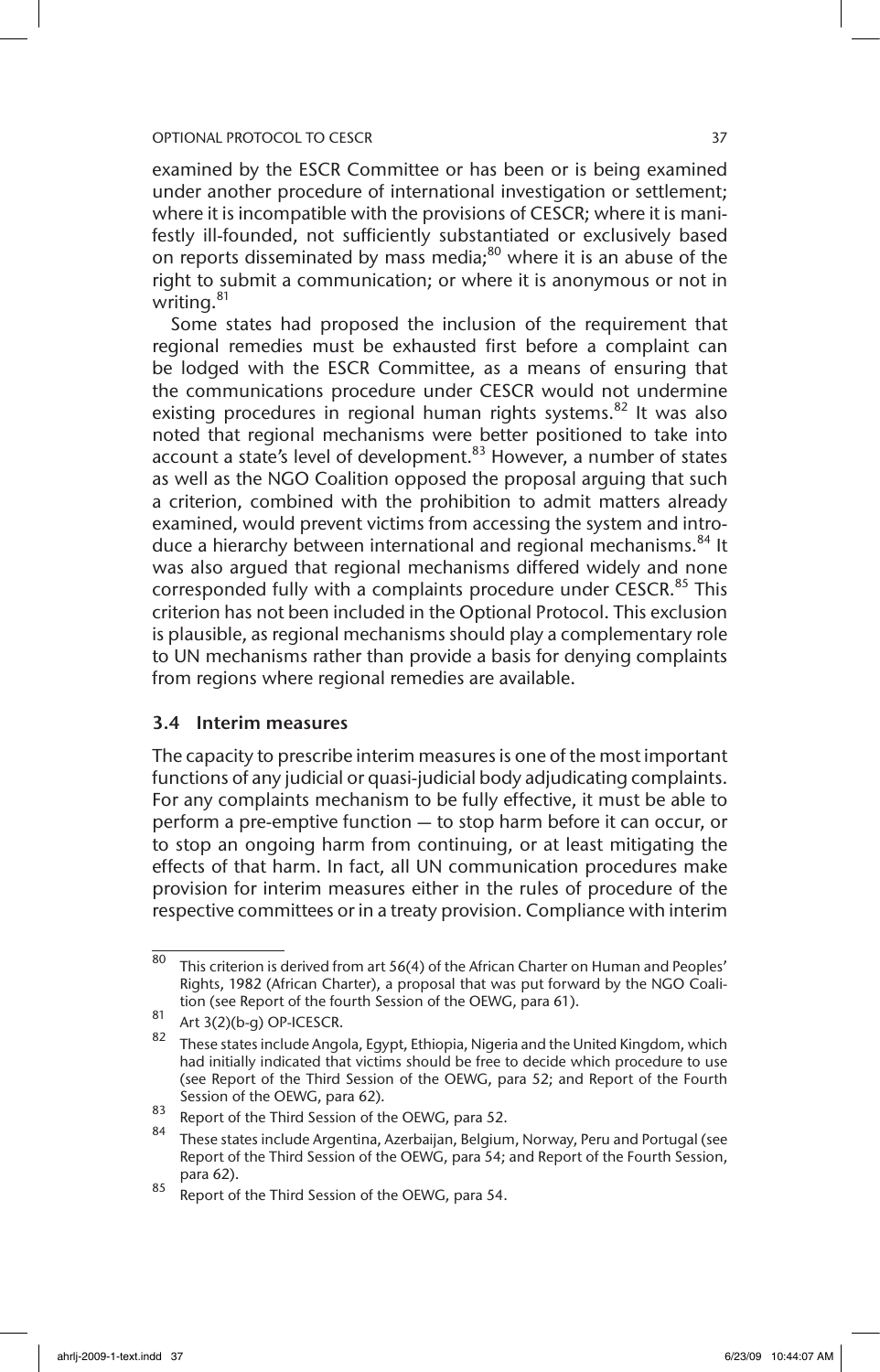measures does not only ensure respect for human rights but they are, as Viljoen states, aimed at upholding the integrity of the body that will take the final decision.<sup>86</sup>

During the discussions of the OEWG, a number of states and the NGO Coalition highlighted the need for the ESCR Committee to have the power to request interim measures. $87$  Accordingly, the Optional Protocol in article 5 enables the ESCR Committee to respond to exceptional or life-threatening situations in order to avoid possible irreparable harm to the victim(s) of the alleged violation. The risk of such harm would have to be sufficiently substantiated. The request to take interim measures can be made at any time after the receipt of a communication and before a determination on the merits has been reached. A state is required to act on such request with urgency.<sup>88</sup>

Furthermore, a proposal that a linkage should be established between the use of interim measures and the capacity or resources available to the state concerned was not incorporated, $89$  the reasons being that such a provision is not contained in any of the existing communications procedures and, based on its practice in considering state reports, the ESCR Committee would be expected to take into account the issue of resource constraints in the consideration of interim measures and communications in general.<sup>90</sup> Some states opposed referring to resource availability, as states are obliged to avoid possible irreparable damage at all times.<sup>91</sup>

Among the states that had reservations as to the inclusion of interim measures in general were Japan, which, surprisingly, found it difficult to imagine an urgent situation requiring interim measures given the nature of economic, social and cultural rights and questioned the need for such measures.  $92$  Others wanted states to be given an opportunity

 $\frac{86}{87}$  Viljoen (n 67 above) 326.

These states include Angola, Argentina, Belgium, Brazil, Canada, Chile, Ecuador, Finland, France, Liechtenstein, Mexico, Morocco (on behalf of the African Group), Portugal, Russia, Spain, Switzerland, Uruguay and Venezuela (see Report of the Third Session of the OEWG, para 65; Report of the Fourth Session of the OEWG, para 67; and Report of the Fifth Session of the OEWG, para 60). It should be noted that Germany, the Republic of Korea and Switzerland proposed the inclusion of interim measures in the rules of procedures instead.

<sup>88</sup> In initial drafts, the urgency of interim measures was not emphasised. Consequently, the NGO Coalition, supported by Colombia and Uruguay, amongst others, argued that interim measures should be considered with urgency in order to protect victims of violations (see Chenwi (n 50 above) 24).

<sup>89</sup> Proposed by Morocco, supported by China, Ethiopia, India and Nepal (see Report of the Third Session of the OEWG, para 137; Report of the Fourth Session of the OEWG, para 72; and Report of the Fifth Session of the OEWG, para 62).

<sup>90</sup> Explanatory Memorandum paras 18 & 19.

Australia, Belgium, Egypt, France, South Africa, Switzerland, Syria and Venezuela (see Report of the Fourth Session of the OEWG, para 72; and Report of the Fifth Session of the OEWG, para 62).

<sup>92</sup> Report of the Third Session of the OEWG, para 66.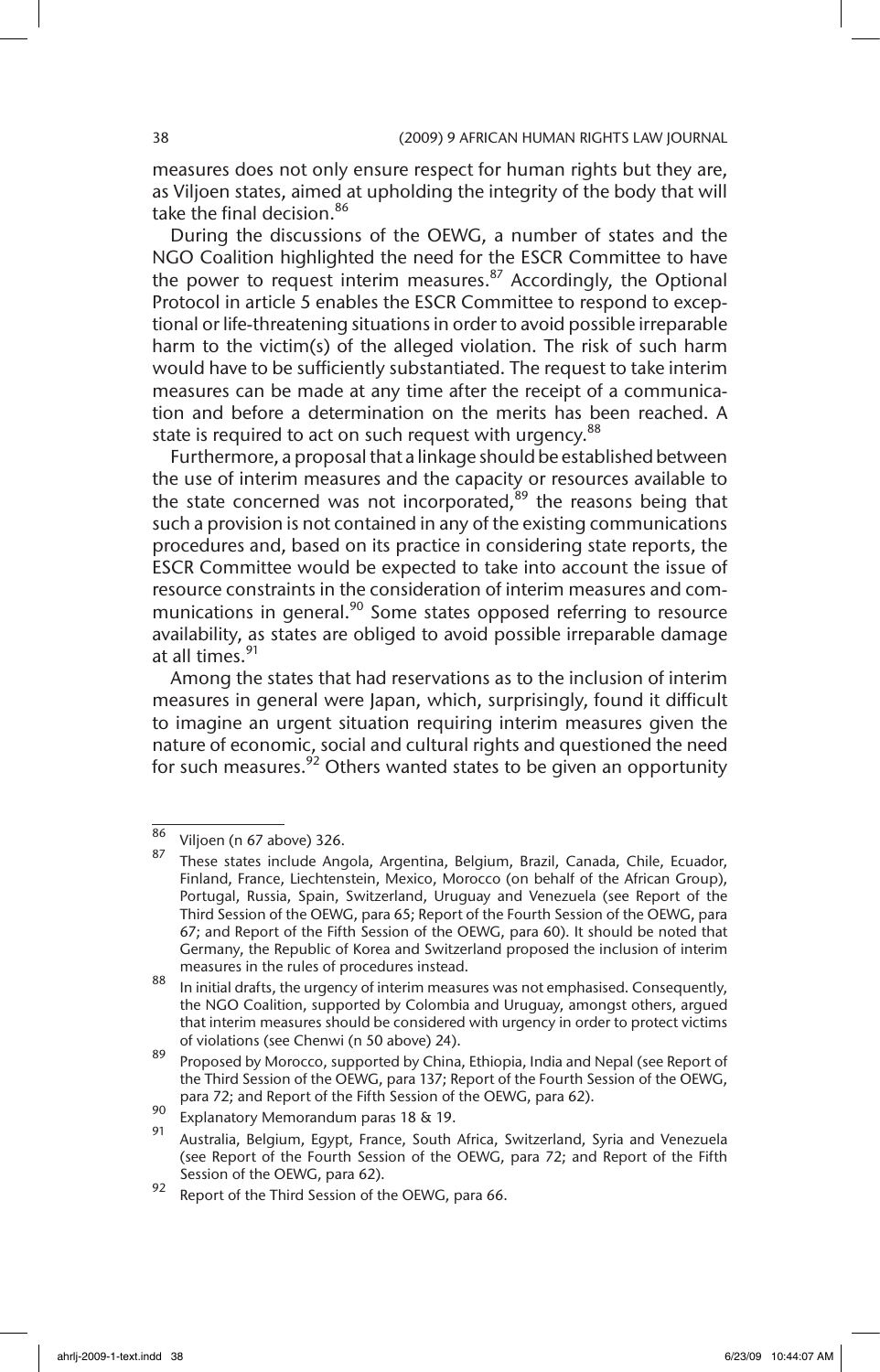to comment on the appropriateness of interim measures prior to their application, which, apparently, defeats the whole purpose of interim measures.<sup>93</sup>

Another issue that came up during the discussions on interim measures was a proposal by Norway and Sweden to specify in the text the voluntary nature of requests for interim measures. Such specification would limit the purpose of interim measures. The proposal was not incorporated, with some states noting that its inclusion was not necessary since the ESCR Committee's views and requests were non-binding and voluntary in nature.<sup>94</sup>

The practical challenge would be to get states to comply with a request to take interim measures. Based on a comprehensive study of interim measures ordered in human rights cases before international enforcement bodies, Pasqualucci concludes that, though states have generally accepted the decisions of international courts that interim measures are binding, many states have not yet accepted the view that interim measures specified by international quasi-judicial bodies are also binding on them.<sup>95</sup> This is a critical challenge if one looks at, for instance, the African human rights system, where 'states almost uniformly disregarded' such requests made by the African Commission, though not in the context of economic, social and cultural rights.<sup>96</sup>

# 3.5 Friendly settlement

Friendly settlement is a general principle of international law. It is included explicitly in article 41(1)(e) of CCPR, article 21(1)(c) of the Convention against Torture, Other Cruel, Inhuman or Degrading Treatment or Punishment, 1984 (CAT) and article 76(d) of the International Convention on the Rights of Migrant Workers and Members of Their Families, 1990 (CRMW). It is also recognised in the Inter-American, European and African human rights systems.

Accordingly, article 7 makes provision for friendly settlement of disputes and it is applicable to all communications. A friendly settlement agreement closes consideration of a communication,  $97$  despite warnings by Brazil, Switzerland and the NGO Coalition that no communication should be closed before a friendly settlement has been fully implemented.<sup>98</sup>

 $\frac{1}{93}$  Brazil, Canada, Mexico, Poland and the United Kingdom (see Report of the Third Session of the OEWG, para 66; and Report of the Fourth Session of the OEWG, paras 74 and 182).

<sup>94</sup> Report of the Fifth Session of the OEWG, para 66.

<sup>95</sup> See, generally, J Pasqualucci 'Interim measures in international human rights: Evolution and harmonisation' (2005) 38 *Vanderbilt Journal of Transnational Law* 1.

<sup>96</sup> See Viljoen (n 67 above) 326-329.

 $^{97}$  Art 7(2) OP-ICESCR.

Report of the Fourth Session of the OEWG, para 86.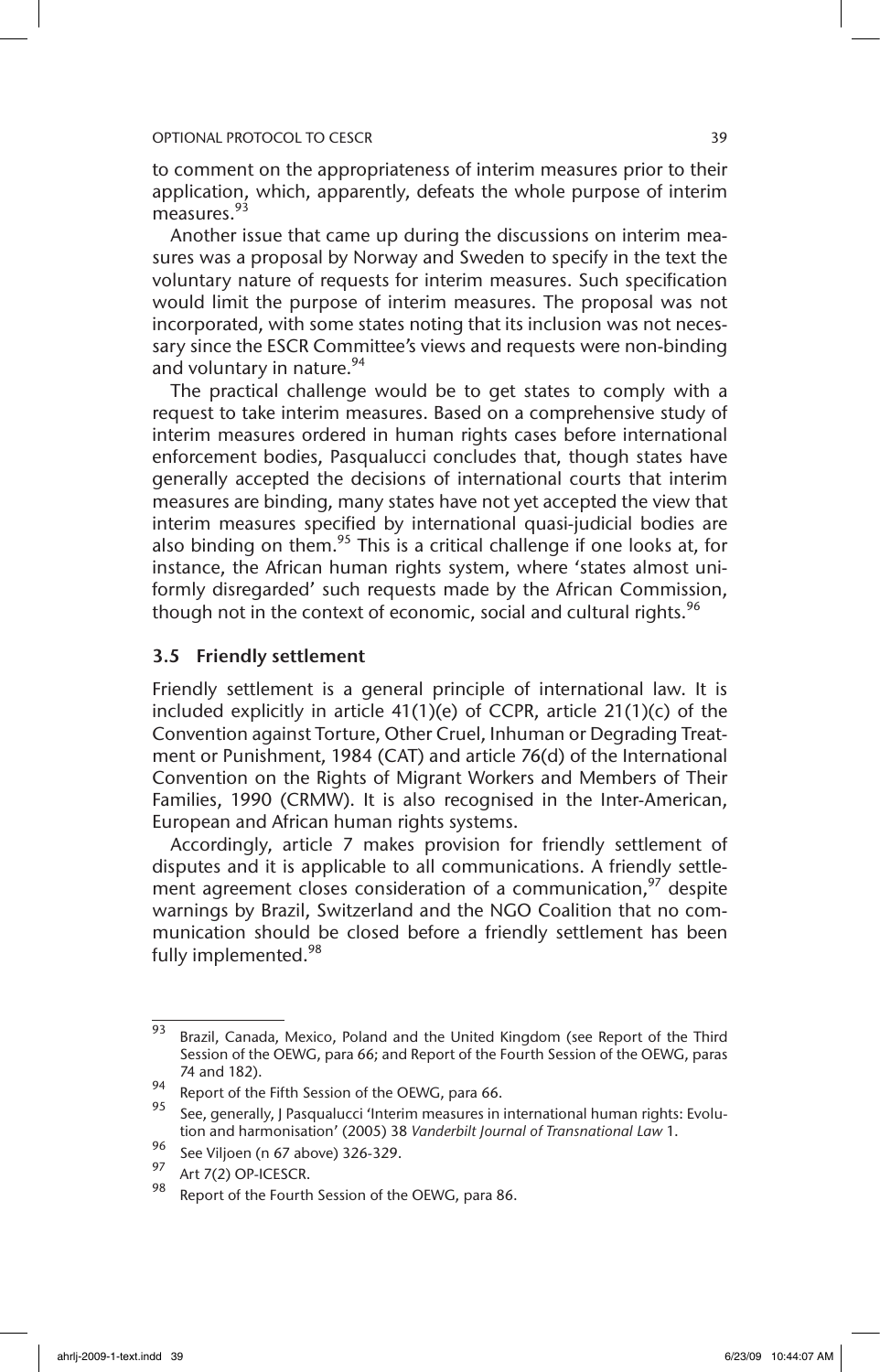A number of states and the NGO Coalition supported its inclusion,<sup>99</sup> while others wanted the friendly settlement procedure to apply only to inter-state communications.<sup>100</sup> The success of a friendly settlement mechanism depends on its ability to guarantee the rights of both the individual and society as a whole, and must, therefore, not prejudice the subsequent consideration of a communication should the efforts for a friendly settlement fail. Hence, those that supported its inclusion proposed that it should be subject to one or more of the following safeguards: fairness; good faith; respect for human rights; optional character; close monitoring of the implementation of the settlement; possibility to return to the adversarial procedure in the case the friendly settlement fails or is unduly delayed; possibility of the ESCR Committee to end the settlement at any time and continue with the consideration of the communication, and the terms of the settlement should be subject to review and approval by the ESCR Committee.<sup>101</sup> However, there were oppositions to the Committee reviewing friendly settlements, arguing that it would undermine the nature of such a settlement.<sup>102</sup>

Notwithstanding, the ESCR Committee might consider the review of such settlements in its Rules of Procedure. For a friendly settlement procedure to be effective, the possibility of the ESCR Committee considering the communication should be left open until the settlement agreement itself has been implemented fully.

# 3.6 Examination of communications and the standard of review

The relevant documentation that the ESCR Committee may consult when examining a communication are those emanating from other UN bodies, specialised agencies, funds, programmes and mechanisms, and other international organisations, including regional human rights systems, and any observations or comments by the state party concerned.<sup>103</sup> In addition, the standard of review in socio-economic rights cases is that of reasonableness.<sup>104</sup>

The key issues that arose during the discussions of the OEWG were whether oral hearings should be allowed; whether regional mecha-

<sup>99</sup> These states include Argentina, Australia, Azerbaijan, Brazil, Canada, Colombia, Denmark, Ecuador, Ethiopia, Finland, France, Iran, Mexico, Morocco, the Netherlands, Russia, South Africa, Spain, Switzerland, the United Kingdom and Venezuela (see Report of the Third Session of the OEWG, para 64; Report of the Fourth Session of the OEWG, paras 80 & 183.

<sup>&</sup>lt;sup>100</sup> These states are China, India, Sweden and the United States (see Report of the Fourth Session of the OEWG, para 81; and report of the Fifth Session of the OEWG, para 72.

<sup>101</sup> Percent of the Third Session of the OEWG, paras 64 & 185.

<sup>&</sup>lt;sup>102</sup> Australia, China, the United Kingdom, the United States and Venezuela, amongst others (see Report of the Fourth Session of the OEWG, paras 87 & 185).

 $103$  Art 8(3).

Art  $8(4)$ .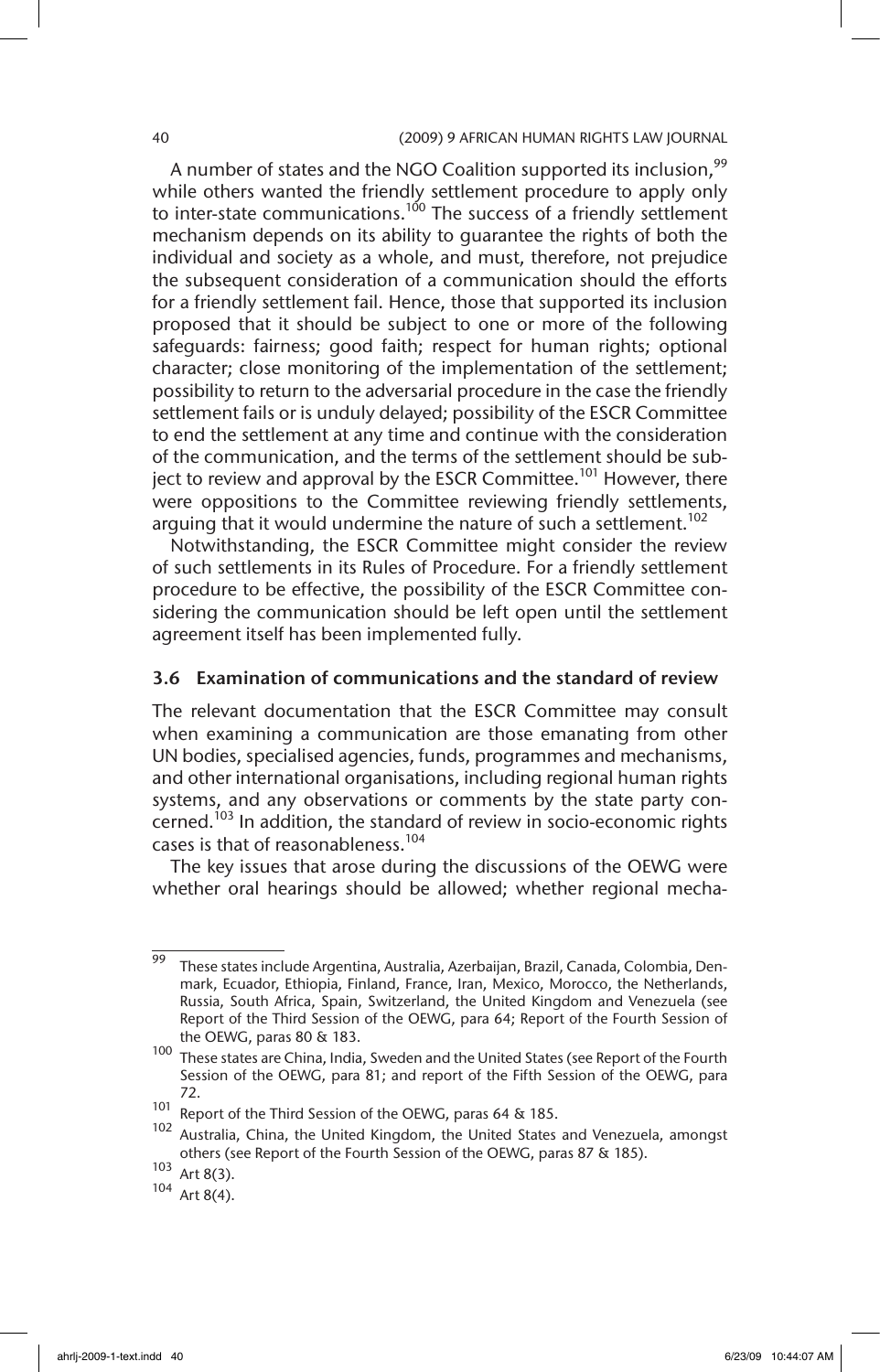## OPTIONAL PROTOCOL TO CESCR **AND IN THE SECTION 41**

nisms should be consulted; and the standard the ESCR Committee would apply in its assessment.

The possibility of oral hearings was not discussed at length. At the third session of the OEWG, Finland and Mexico stressed the usefulness of oral hearings as provided for in the Rules of Procedure of the Committee against Torture and the Committee on the Elimination of Racial Discrimination, but did not specifically suggest whether or not it should be included in the Optional Protocol.<sup>105</sup> At the fourth session, Finland and Slovenia supported the possibility of oral hearings with basic rules included in the Protocol, while Ethiopia suggested that such hearings were better dealt with in the Rules of Procedure.<sup>106</sup> The use of oral hearings has been encouraged as a way of enhancing the complaints procedure under OP1-ICCPR.<sup>107</sup> Some regional human rights mechanisms allow oral hearings. The African Commission, for example, allows oral representation.<sup>108</sup>

The Optional Protocol does not make explicit reference to oral hearings or oral documentation when considering individual communications. However, unlike the OP1-ICCPR,<sup>109</sup> the Optional Protocol does not explicitly limit the information submitted to the ESCR Committee to written information either. It merely refers to 'all documentation'.<sup>110</sup> It is therefore left to the Committee to decide whether or not to allow oral hearings. It is important to note that the inter-state procedure under the Optional Protocol makes explicit reference to oral and written submissions.<sup>111</sup>

It should be noted further that the Optional Protocol does not allow for public hearings. Similar to OP1-ICCPR, the ESCR Committee is required to hold closed meetings when examining communications.<sup>112</sup>

The question of whether regional mechanisms should be consulted was based on the need for the Optional Protocol to take due account of, and benefit from, the experiences of existing regional human rights mechanisms, and the importance of ensuring co-operation and avoid

<sup>105</sup> Report of the Third Session of the OEWG, para 60.

<sup>106</sup> Report of the Fourth Session of the OEWG, para 107.

See Steiner *et al* (n 7 above) 895.

 $108$  The legal basis for oral presentations is found in art 46 of the African Charter, which allows the African Commission to resort to any appropriate method of investigation and hear from any other person capable of enlightening it. See R Murray 'Decisions by the African Commission on individual communications under the African Charter on Human and Peoples' Rights' (1997) 46 *International and Comparative Law Quarterly* 412 427.

 $109$  Art  $5(1)$  of OP1-ICCPR states: 'The Committee shall consider communications received under the present Protocol in the light of all written information made available to it by the individual and by the state party concerned.'

<sup>110</sup> Art 8(1) OP-ICESCR.

<sup>&</sup>lt;sup>111</sup> Art 10(1)(g) OP-ICESCR.<br><sup>112</sup> Art 8(3) of OB ICESCR.

Art 8(2) of OP-ICESCR as well as art 5(3) of OP1-ICCPR read: 'The Committee shall hold closed meetings when examining communications under the present Protocol.'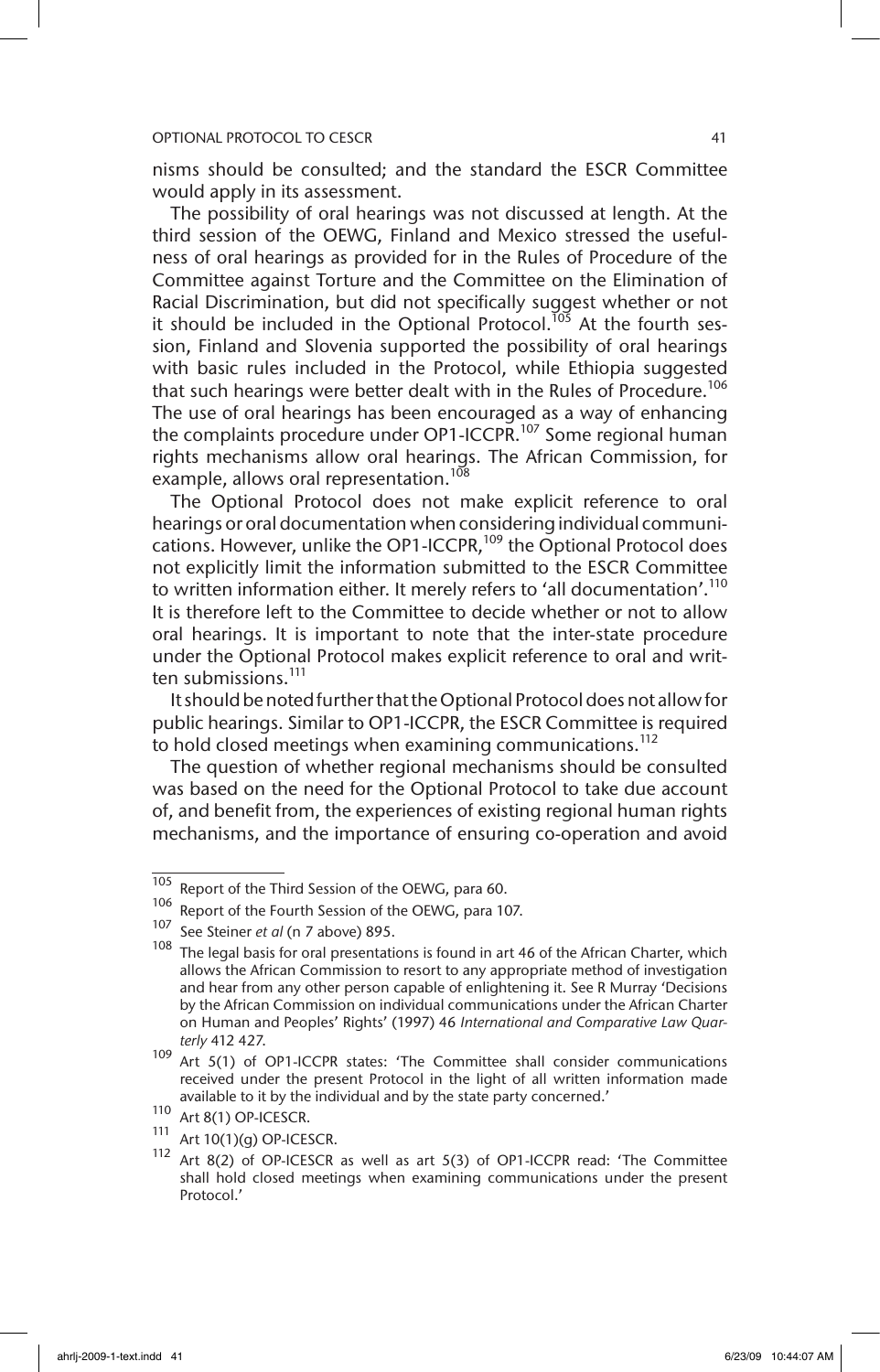duplication between regional and UN human rights mechanisms. During the discussions of the OEWG, a number of states supported the possibility of seeking additional information on a case from international and regional mechanisms, including from UN specialised agencies.<sup>113</sup> Under the Optional Protocol, the ESCR Committee<sup>114</sup>

may consult, as appropriate, relevant documentation emanating from other United Nations bodies, specialised agencies, funds, programmes and mechanisms, and other international organisations, including from regional human rights systems, and any observations or comments by the state party concerned.

Hence, international NGOs with expertise in the area under consideration may be consulted as well.

It is worth noting that the International Labour Organisation (ILO) wanted a specific provision to be included requiring the ESCR Committee, when considering communications dealing with matters falling within the ILO's competence, to invite it to participate in the examination of the communication. However, this proposal did not receive much support, since article 8(3) already makes provision for information from specialised agencies. The ILO subsequently withdrew its proposal on the understanding that it would be accommodated in the practice of the Committee.<sup>115</sup>

Furthermore, the OEWG discussed at length what standard the ESCR Committee would use in measuring compliance by states with their obligations under CESCR. The different criteria for the assessment of violations of rights that were considered during the discussions include 'reasonableness', 'unreasonableness' and a wide 'margin of appreciation' for states in their policy choices.

A number of states supported the application of the standard of reasonableness.116 This standard is consistent with both international and domestic standards of review in the field of economic, social and cultural rights. In fact, many international human rights treaties contain several references to the concept of reasonableness, UN treaty bodies have also used the concept in different contexts and with regard to various rights, and the concept has been largely used either as a

 $\frac{113}{113}$  Argentina, Belgium, Brazil, Chile, Finland, Germany, Italy, Nigeria, Poland, Slovenia, Spain and Switzerland. Ethiopia proposed adding a reference to UN-specialised agencies (see Report of the Third Session of the OEWG, para 61; Report of the Fourth Session of the OEWG, paras 90 & 91).

<sup>114</sup> Art 8(3) OP-ICESCR.

<sup>115</sup> Report of the Fifth Session of the OEWG, para 175.

<sup>116</sup> Belgium, Chile, Finland, Germany, Mexico, the Netherlands, Portugal, Slovenia and Spain (see Report of the Fourth Session of the OEWG, para 94). The NGO Coalition also supported the use of the standard of reasonableness but suggested, for purpose of clarification, the addition of 'effectiveness' (see Joint Submission of the NGO Coalition to the 2008 Open-Ended Working Group to consider options for an Optional Protocol to the International Covenant on Economic, Social and Cultural Rights, February 2008).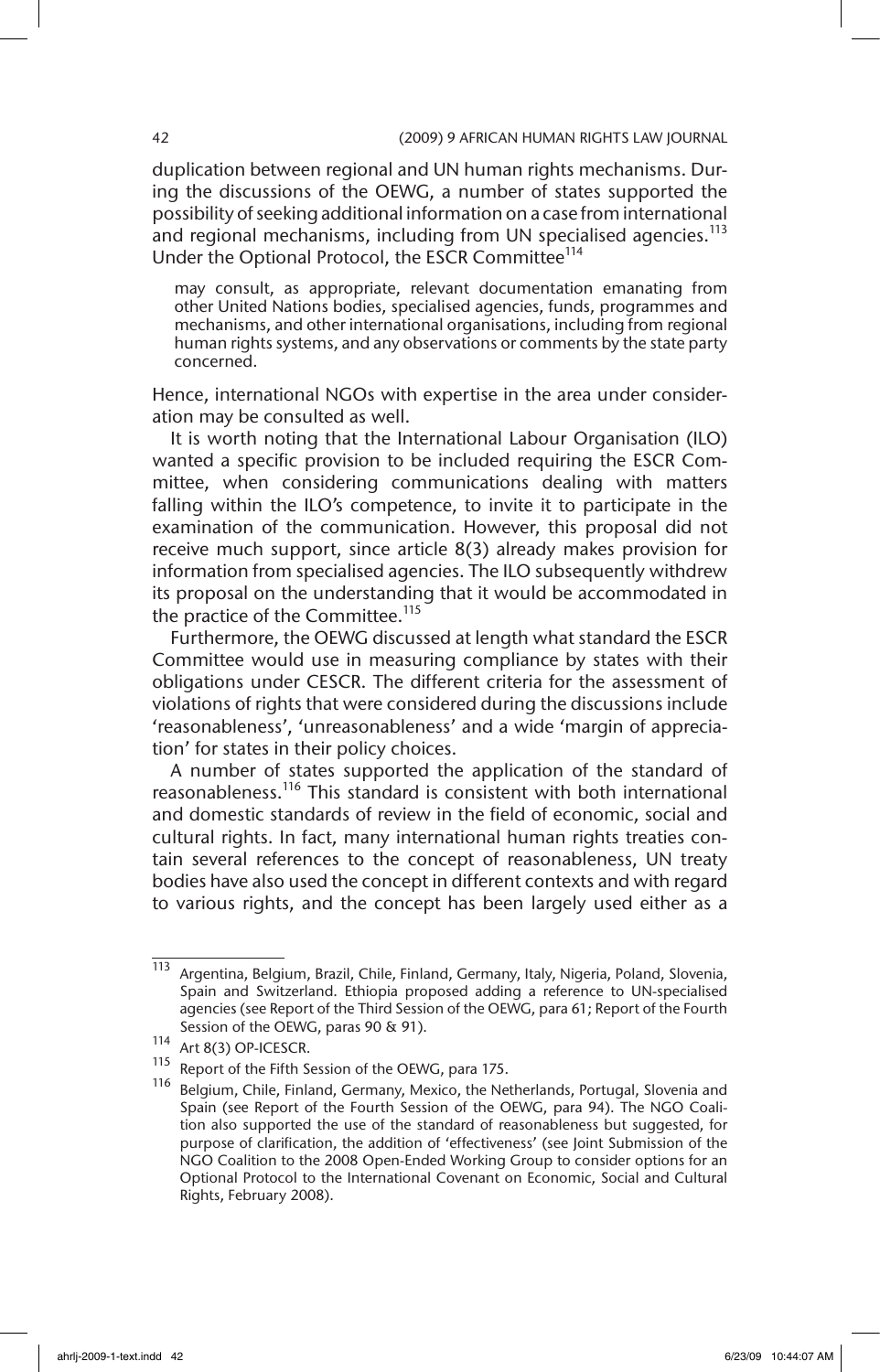criterion relating to the time frame for carrying out an action or as a criterion for legitimate restrictions on rights.<sup>117</sup> In addition, the South African Constitutional Court also applies this standard in assessing the state's compliance with its obligation to take steps towards realising a right, as the state could adopt a wide range of measures to meet its obligations, but the question that remains to be answered is whether the measures are reasonable.<sup>118</sup>

Other states expressed concern over the term 'reasonableness'.<sup>119</sup> The United States was against the use of the term, and proposed its replacement with the concept of 'unreasonableness' and the addition of a reference to 'the broad margin of appreciation of the state party to determine the optimum use of its resources'.<sup>120</sup> The test of 'unreasonableness' is to the effect that an administrative decision would be considered unreasonable if the court considers it to be a decision that no reasonable body could have come to.<sup>121</sup> Reference is also made to the concept of unreasonableness in South African administrative law. Article 6(2)(h) of the Promotion of Administrative Justice Act 3 of 2000 gives a court or tribunal the power to judicially review an administrative action if the exercise of the power or the performance of the function authorised by the empowering provision, in pursuance of which the administrative action was purportedly taken, 'is so unreasonable that no reasonable person could have so exercised the power or performed the function'. Some states at the discussions of the OEWG expressed support or interest in the 'unreasonableness' standard.<sup>122</sup> However, others, including the NGO Coalition, objected to the standard, holding the view that it is rather restrictive and comes close to amending CESCR, especially as the 'reasonableness' standard is implicit in the provisions

 $\frac{117}{117}$  For the various instances in which the concept has been used, see generally 'The use of the "reasonableness" test in assessing compliance with international human rights obligations' UN Doc A/HRC/8/WG 4/CPR.1, 1 February 2008.

<sup>118</sup> The South African Constitutional Court's jurisprudence is to the effect that, in order for measures to be reasonable, they must aim at the effective and expeditious progressive realisation of the right in question, within the state's available resources for implementation. The measures must be comprehensive, coherent, inclusive, balance, flexible, transparent, be properly conceived and properly implemented, and make short, medium and long-term provision for those in desperate need or in crisis situations. The measures must further clearly set out the responsibilities of the different spheres of government and ensure that financial and human resources are available for their implementation. See L Chenwi 'Putting flesh on the skeleton: South African judicial enforcement of the right to adequate housing of those subject to evictions' (2008) 8 *Human Rights Law Review* 105 119.

<sup>119</sup> Azerbaijan, Denmark, Nigeria, Norway and Russia (see Report of the Fourth Session of the OEWG, para 94).

<sup>120</sup> Report of the Fourth Session of the OEWG, paras 95 & 95.

<sup>121</sup> See *Associated Provincial Picture Houses Limited v Wednesbury Corporation* (1948) 1 KB 223 230.

 $122$  China, India, Japan, Norway, Poland and, surprisingly, the United Kingdom, which had earlier shown support for the 'reasonableness' standard (see Report of the Fourth Session of the OEWG, paras 94 & 95).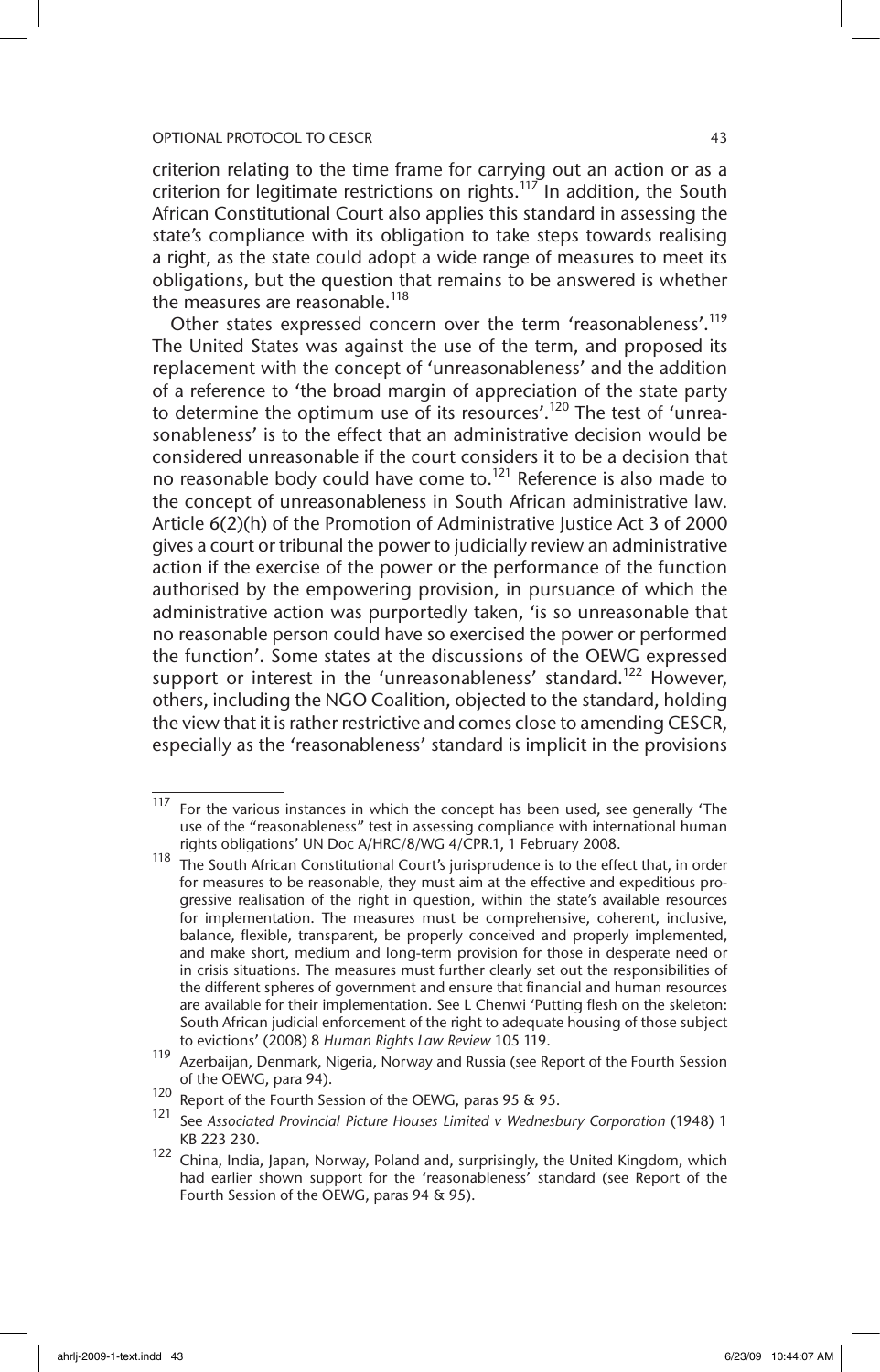of CESCR as seen in the use of the phrase 'appropriate means' in article  $2(1).^{123}$ 

The 'broad margin of appreciation' proposal was supported by some states.<sup>124</sup> However, the NGO Coalition as well as other states expressed concern about referring to the 'broad margin of appreciation', arguing that, while it is implicit in CESCR, it is a flexible notion the application whereof varies depending on the specific context and the right in question; it would undermine the core objective of the Protocol; increase the burden of proof on victims; and it could undermine the sovereignty of states.<sup>125</sup>

As noted above, the standard of review in the Optional Protocol is that of 'reasonableness' and there is no explicit reference to the 'margin of appreciation' of states. The particular provision reads: $126$ 

When examining communications under the present Protocol, the Committee shall consider the reasonableness of the steps taken by the state party in accordance with part II of the Covenant. In doing so, the Committee shall bear in mind that the state party may adopt a range of possible policy measures for the implementation of the rights set forth in the Covenant.

It is hoped that, when applying this standard, the ESCR Committee would draw inspiration from the existing jurisprudence at the international and national levels that have applied this standard.

## 3.7 Inter-state communications

Inter-state communications procedures allow a state to bring a complaint against another, so as to ensure that the other state abides by its treaty obligations. Such procedures have been included in other UN human rights treaties.<sup>127</sup>

Article 10 of the Optional Protocol makes provision for the ESCR Committee to receive and consider communications from a state party alleging that another state party is not fulfilling its obligations under CESCR. The procedure is optional  $-$  'opt-in'  $-$  as state parties have to declare that they recognise the competence of the ESCR Committee in this regard before the provision can be applicable to them. This is

<sup>123</sup> Belgium, Ethiopia, Mexico, Portugal, Slovenia (see Report of the Fourth Session of the OEWG, para 95).

<sup>124</sup> Austria, Canada, Denmark, Greece, Italy, Ireland, Japan, Netherlands, New Zealand, Norway, Poland, the Sweden, Turkey, the United Kingdom and Venezuela (see Report of the Fourth Session of the OEWG, para 96; Report of the Fifth Session of the OEWG, paras 91, 145 & 230).

<sup>125</sup> The states that were not in support of the reference to margin of appreciation include Argentina, Bangladesh, Belgium, Chile, Costa Rica, Ecuador, Finland, France, Germany, India, Liechtenstein, Mexico, Portugal, the Russian Federation and Sri Lanka (see Report of the Fourth Session of the OEWG, para 100; Report of the Fifth Session of the OEWG, paras 91 & 171).

<sup>126</sup> Art 8(4) OP-ICESCR.

Eq, art 41 of CCPR, art 21 of CAT, art 76 of CRMW and art 11 of the International Convention on the Elimination of All Forms of Racial Discrimination, 1965 (CERD).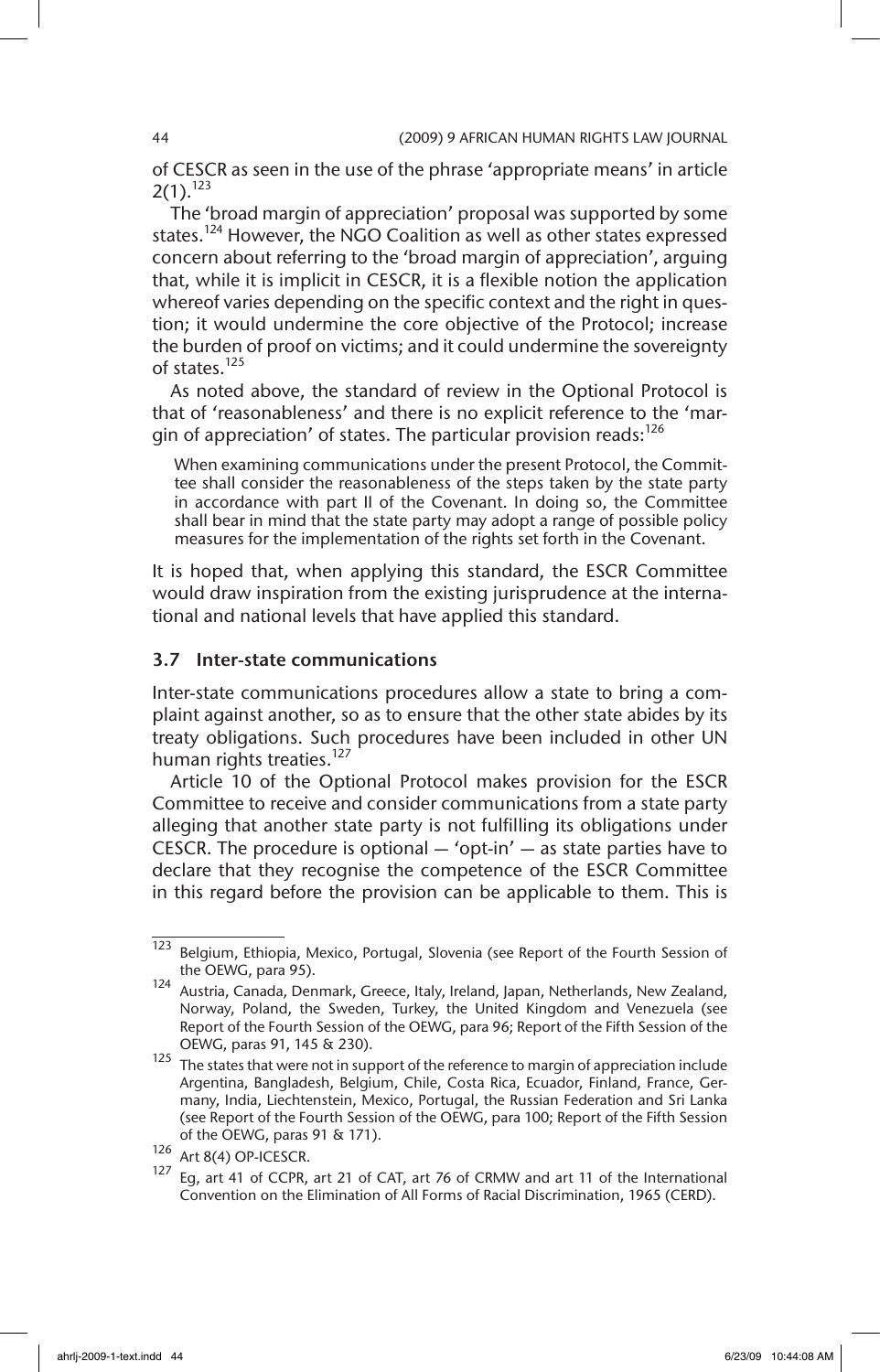similar to most treaties. Acceptance of an inter-state complaints procedure is optional in CCPR, CAT and CRMW. However, it is mandatory in CERD, as well as, at the regional level, under, for instance, the African Charter on Human and Peoples' Rights (African Charter).

Inter-state communications received much attention during the discussions of the OEWG, particularly in relation to whether or not it should be included and whether it should be mandatory or optional. This was partly because similar procedures under other human rights mechanisms have hardly been used. In fact, no inter-state communication has been submitted under any of the UN human rights treaties. However, at the regional level, as at 2007, 13 have been decided under the European human rights system and one under the African human rights system.<sup>128</sup>

Though states were sceptical or had reservations<sup>129</sup> about the procedure during the discussions of the OEWG, a number of states supported its inclusion in the Optional Protocol, especially as an optional procedure.<sup>130</sup> Under the Optional Protocol to CESCR, states may withdraw from this procedure at any time by notification to the Secretary-General in terms of the declaration made under article 10. Once the notification of withdrawal has been received, the ESCR Committee can no longer receive communications against the state party concerned.<sup>131</sup>

# 3.8 Inquiry procedure

Inquiry procedures are generally important as they allow the supervisory bodies to respond, in a timely fashion, to grave or systematic violations that are in progress. Articles 11 and 12 make provision for an inquiry procedure. Similar to the interstate procedure, the inquiry procedure is an 'opt-in' one. The ESCR Committee is able to respond to 'grave or systematic violations' based on 'reliable information' it receives. The inquiry procedure is different from communications procedures in that, in the inquiry procedure, the ESCR Committee does not have to receive a formal complaint; it is up to it to decide to initiate the procedure and there is no victim requirement.

A similar procedure exists under CAT and the OP-CEDAW and both are 'opt-out', as states may enter a reservation that they do not recognise the competence of the respective committee in this regard.<sup>132</sup>

 $\overline{128}$  Viljoen (n 67 above) 35.

<sup>129</sup> Russia had reservations; and China, Ecuador, Ethiopia, Japan, Norway, New Zealand, Senegal, Syria, Russia and the United Kingdom were not in support of its inclusion (see Report of the Fourth Session of the OEWG, para 109; Report of the Fifth Session of the OEWG, paras 95 & 177).

<sup>130</sup> Argentina, Egypt, France, Ghana, Poland, Mexico, the Netherlands, South Africa, Spain and Venezuela as well as the NGO Coalition (see Report of the Fourth Session of the OEWG, para 109; Report of the Fifth Session of the OEWG, para 94).

 $131$  Art 10(2) OP-ICESCR.

<sup>132</sup> See art 20 of OP-CAT and arts 8, 9 & 10 of OP-CEDAW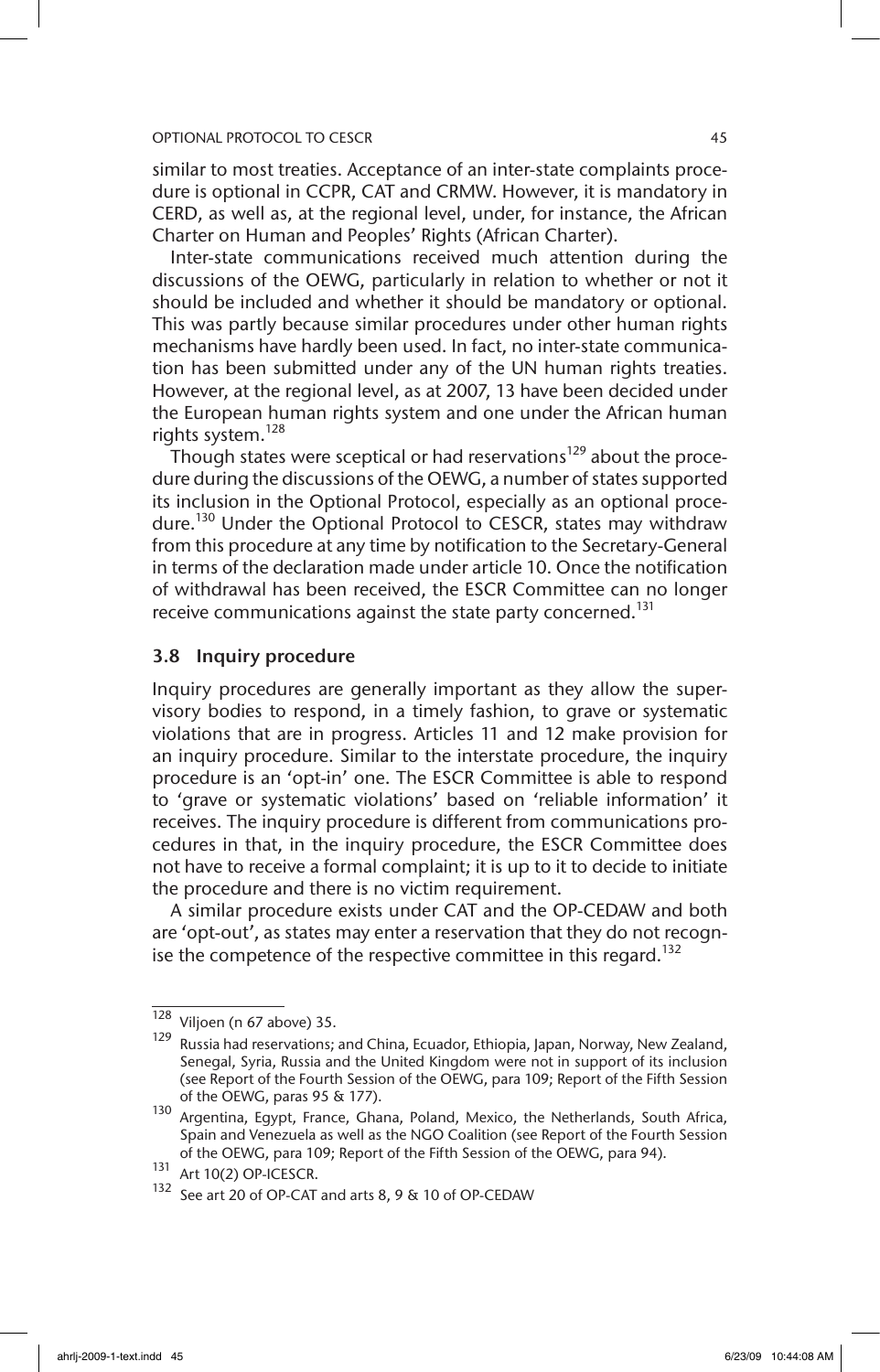During the discussions of the OEWG, its inclusion was justified on the grounds that it would allow a response to be made to serious violations in a timely manner and it could be used by individuals and groups facing difficulties in accessing the communication procedure or in danger of reprisal.<sup>133</sup> Accordingly, several states and the NGO Coalition supported its inclusion, with some emphasising that it must be optional.<sup>134</sup> Others were not in support of or expressed reservations about such a procedure, $135$  while Denmark wanted it to be limited to cases of non-discrimination or other fundamental and well-defined principles.<sup>136</sup> Some of the concerns were based on the fear of an overlap between this procedure and the work of UN Special Rapporteurs.<sup>137</sup>

The inquiry procedure is confidential at all stages — all meetings of the ESCR Committee dealing with an inquiry procedure are closed but the results can be included in the Committee's report following consultation with the state concerned. The ESCR Committee is also required to seek the co-operation of the state concerned at all stages of the proceedings. Moreover, where the ESCR Committee decides to initiate a visit to the state concerned, it cannot do so without the state's consent. The practical challenge would be getting states to fully co-operate with regard to country visits, as consent itself does not necessarily guarantee full co-operation. Hence, respect for state sovereignty is a key element in the procedure.

It should be noted that a state party can, at any time, withdraw the declaration under article  $11.^{138}$  Unlike with the inter-state communication procedure, it is not clear whether the ESCR Committee can continue with an inquiry it commenced before the withdrawal notification, due to the absence of the qualification contained in article 10 of the Optional Protocol.

# 3.9 Follow-up mechanism

Generally, follow-up mechanisms may take various forms, including calling on the offending state to discuss the measures it has taken to give effect to the recommendations, or inviting the state party to include in its report the details of the measures taken. The advantage of the follow-up procedure is that it opens an avenue for addressing problems encountered when implementing views and recommendations and guarantees that they would be actually implemented. It also allows for guidance and support to be provided to states regarding

<sup>133</sup> Report of the Fourth Session of the OEWG, para 111.

<sup>134</sup> Austria, Brazil, Chile, Costa Rica, Ecuador, Finland, Liechtenstein, Portugal, Senegal, South Africa, Sweden (see Report of the Fourth Session of the OEWG, para 111).

<sup>135</sup> Australia, China, Egypt, India, Nigeria, Poland, Russia and the United States.

<sup>136</sup> Report of the Fourth Session of the OEWG, para 112.<br> $137$  Beport of the Fourth Session of the OEWG, para 113

Report of the Fourth Session of the OEWG, para 113.

<sup>138</sup> Art 11(8) OP-ICESCR.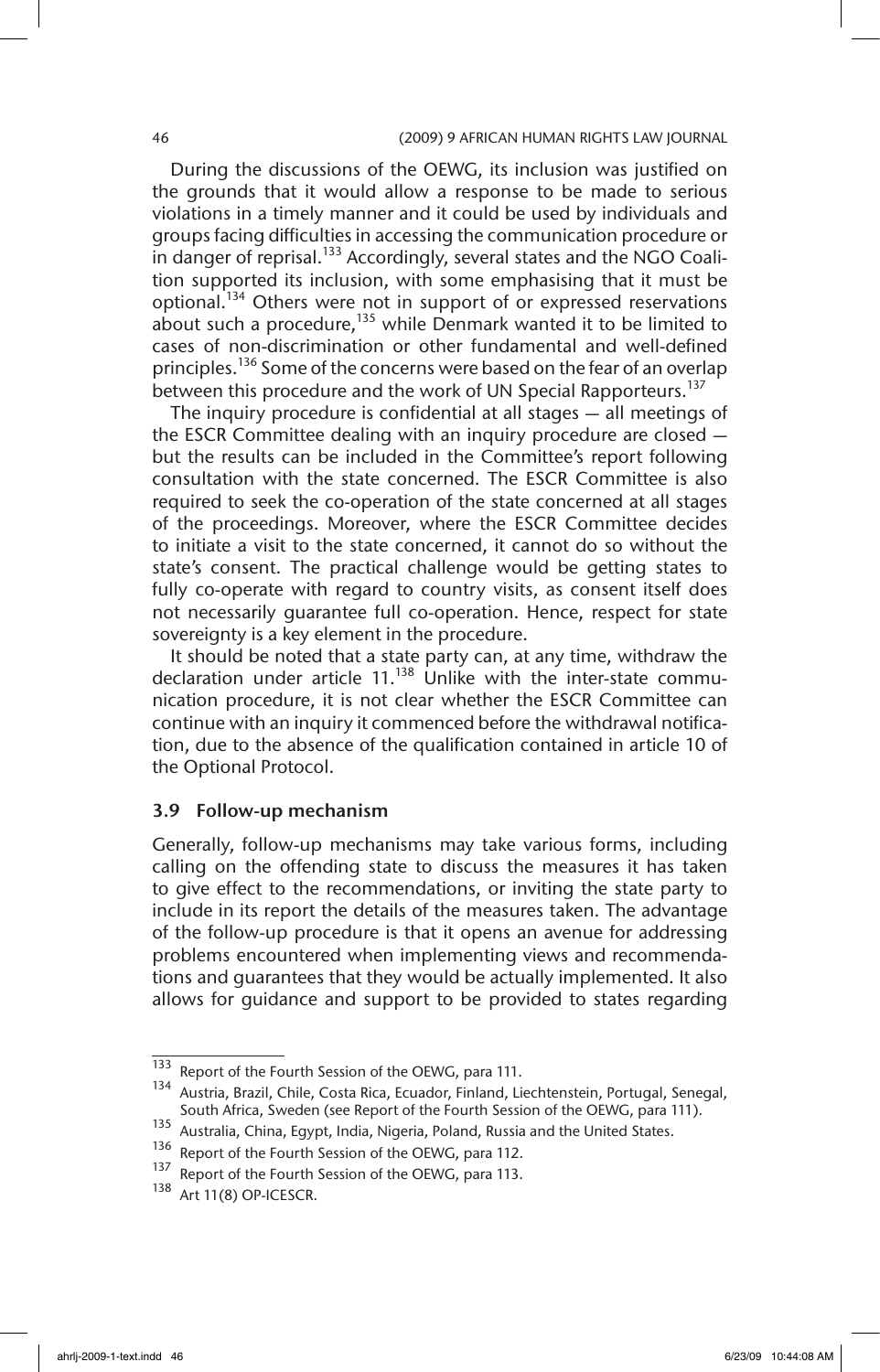#### OPTIONAL PROTOCOL TO CESCR AND A 27 YO FEMALE PROTOCOL TO CESCR

measures taken to comply with the decisions. In addition, it is a means of assessing the impact of the decisions of the ESCR Committee on the lives of those affected or others living in the state concerned.

Article 9 of the Optional Protocol emphasises the obligation of states to implement the views and recommendations of the ESCR Committee and enables the Committee to monitor their implementation. It requires a state party to submit to the Committee, within six months, a written response to its views and recommendations, including information on any action taken in light of the views and recommendations. The Committee may invite the state party to submit further information on any measures taken in response to its views or recommendations in its subsequent state party report under CESCR.<sup>139</sup> This provision ensures that decisions and recommendations are effectively enforced.

The provision on follow-up to the views of the ESCR Committee was not a controversial one. In fact, the Optional Protocol to CESCR goes a step further than the OP1-ICCPR, as the latter does not explicitly provide for a follow-up mechanism. Rather, it only requires the Human Rights Committee to transmit its views to the parties.<sup>140</sup> However, rule 95 of the Rules of Procedure of the Human Rights Committee allows it to 'designate a Special Rapporteur for follow-up on views adopted under article 5, paragraph 4, of the Optional Protocol, for the purpose of ascertaining the measures taken by state parties to give effect to the Committee's views'.<sup>141</sup> The Optional Protocol to CESCR does not make reference to a Special Rapporteur, but it is important that this issue be addressed in the Rules of Procedure as the ESCR Committee might not have the capacity to follow up on views on its own. Furthermore, though the Human Rights Committee had adopted a statement indicating that the state has to reply within a period not exceeding 180 days, in practice, it usually indicates a period of 90 days.<sup>142</sup> It would be interesting to see if, in practice, the ESCR Committee will stick to the six month period or reduce it as the Human Rights Committee usually does. It would also be interesting to see the extent to which states will comply with the follow-up procedure, since it is contained in the treaty itself, as states have not often co-operated with the Human rights Committee in this regard.

In addition, the inquiry procedure, just like the individual communications procedure, includes a follow-up mechanism. This gives the ESCR Committee room to monitor the implementation of its recommendations and the measures taken by a state party in response to the inquiry conducted.

<sup>139</sup> Art 9(3) OP-ICESCR.

<sup>140</sup> Art 5(4) OP1-ICCPR.

Rules of Procedure of the Human Rights Committee, UN Doc CCPR/C/3/Rev 6 of 24 April 2001.

<sup>142</sup> De Wet (n 59 above) 541.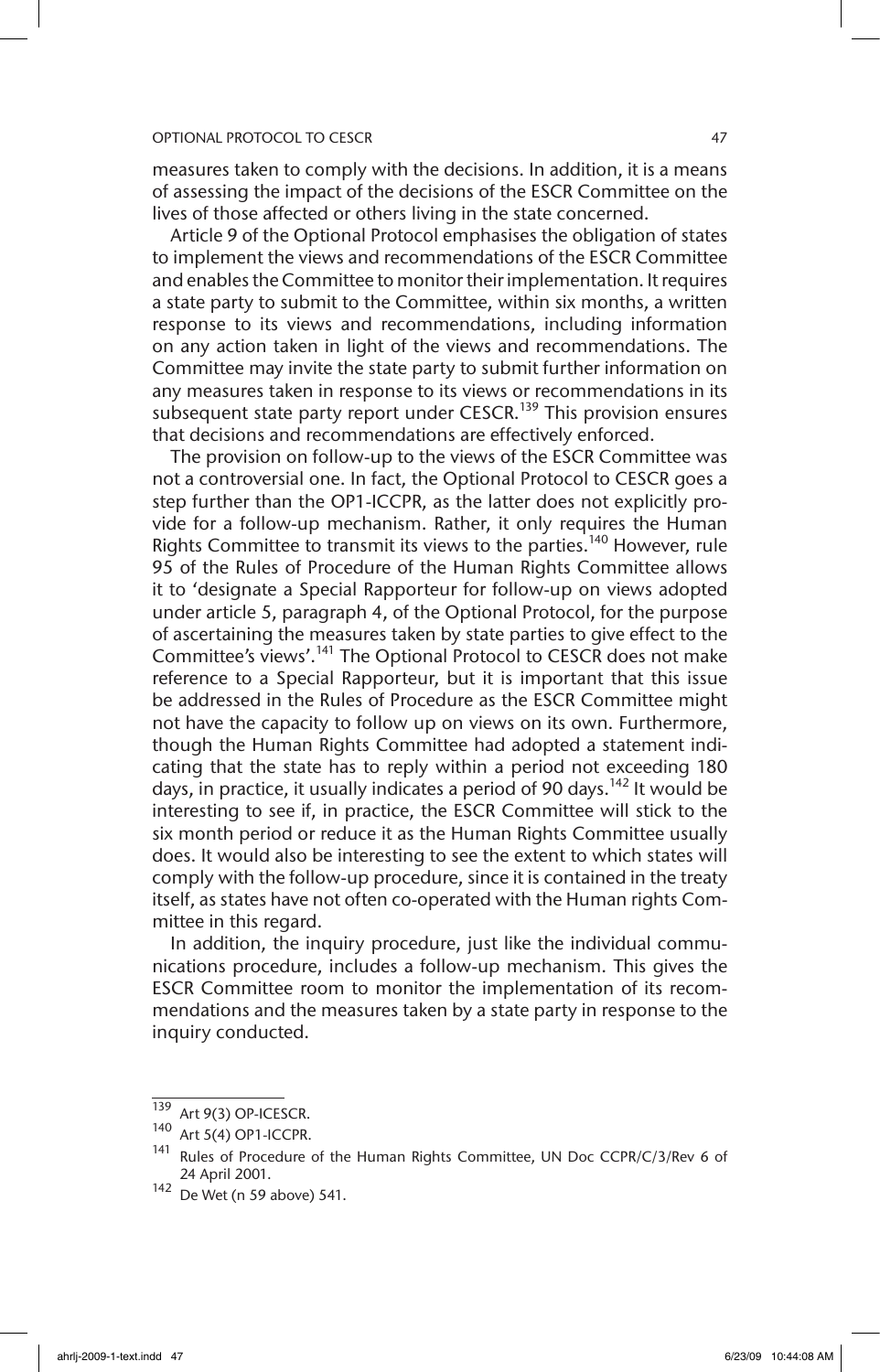# 3.10 International assistance and co-operation and the fund

Article 14 of the Optional Protocol requires the ESCR Committee to transmit, when appropriate, to UN specialised agencies, funds and programmes and other competent bodies, its views and recommendations concerning communications and inquiries that indicate a need for technical advice or assistance. This has to be done with the consent of the state party concerned.<sup>143</sup>

The importance of international co-operation and assistance as a tool in ensuring enhanced implementation of economic, social and cultural rights in general, and the views and recommendations of the ESCR Committee in particular, was highlighted during the discussions of OEWG.144 It is an obligation of states that is underlined in articles 2(1), 11(1) and (2), 15(4), 22 and 23 of CESCR, and is based on free consent.<sup>145</sup> The view of the ESCR Committee is that in the absence of an active programme of international assistance and co-operation on the part of all those states that are in a position to undertake one, the full realisation of economic, social and cultural rights will remain an unfulfilled aspiration in many countries.<sup>146</sup> In fact, one of the roles of the ESCR Committee is<sup>147</sup>

to encourage greater attention to efforts to promote economic, social and cultural rights within the framework of international development co-operation activities undertaken by, or with the assistance of, the United Nations and its agencies.

At the regional level, looking at the African system, for instance, international co-operation and assistance is an objective of the African Union  $(AU)$ .<sup>148</sup>

Though Venezuela observed that the state reporting procedure was more appropriate to identify needs for technical assistance, a number of states supported its inclusion in the Optional Protocol.<sup>149</sup>

 $\overline{143}$  Art 14(1) OP-ICESCR.

<sup>144</sup> See, eg, Explanatory Memorandum, para 35 22.

<sup>145</sup> Art 11(2) CESCR.

<sup>146</sup> General Comment 3 on the nature of state parties' obligations, 14/12/1990, para 14, UN Doc E/1991/23. In the same General Comment, the ESCR Committee also observed that the phrase 'to the maximum of its available resources' was intended by the drafters of CESCR to refer to both the resources existing within a state and those available from the international community through international co-operation and assistance (para 13).

<sup>147</sup> General Comment 2 on international technical assistance measures, 02/02/1990, para 3, UN Doc E/1990/23.

<sup>148</sup> See art 3(d) of the Constitutive Act of the AU; art 2(1)(e) of the Charter of the Organisation of African Unity (OAU). In addition, African states have an obligation to promote international (economic) co-operation (see the Preamble to and art 21(3) of the African Charter).

<sup>149</sup> Argentina, Austria, Belgium, Finland, France, Germany, Italy, Japan, the Netherlands, New Zealand, Norway, Poland, Slovenia, Sweden, Switzerland and the United Kingdom (see Report of the fourth Session of the OEWG, para 122).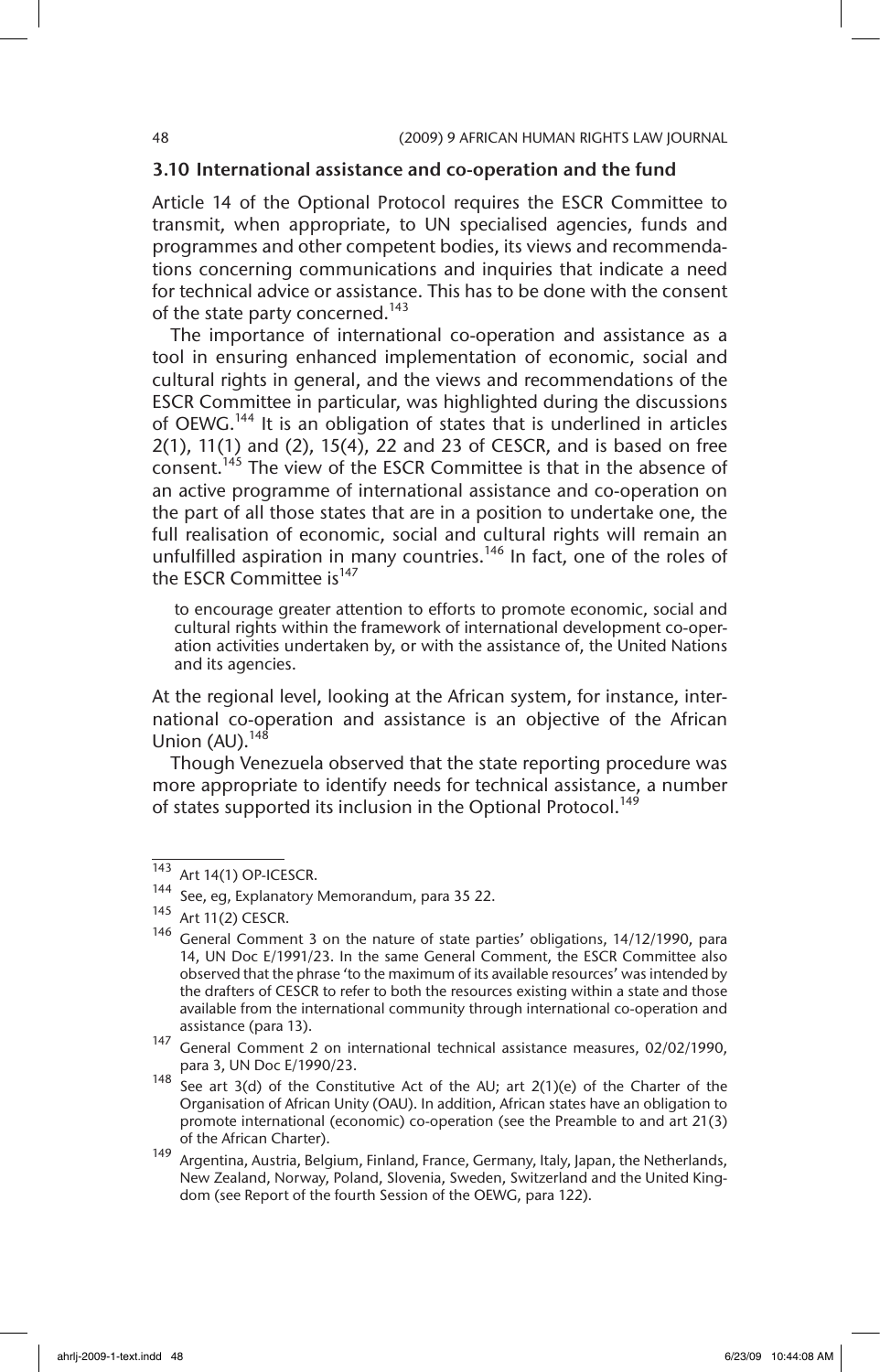Furthermore, article 14(3) makes provision for the establishment of a fund to provide

expert and technical assistance to state parties, with the consent of the state party concerned, for the enhanced implementation of the rights contained in the Covenant, thus contributing to building national capacities in the area of economic, social and cultural rights in the context of the present Protocol.

States are the direct beneficiaries of the fund, though victims were also beneficiaries in earlier drafts and some states had indicated their support for providing assistance to victims.<sup>150</sup> Moreover, the kind of assistance under the fund is not financial assistance, but 'expert and technical' assistance. It is important to note that issues relating to the modalities of the fund have not been addressed in the Optional Protocol, but have been left to the General Assembly.

The establishment of a fund was proposed as a means of encouraging and facilitating international assistance and co-operation. Some human rights treaties make provision for the establishment of a fund. For instance, the Optional Protocol to CAT, 2002 (OP-CAT) establishes a fund to help finance the implementation of the recommendations made by the Sub-Committee on Prevention after a Visit to a State Party, as well as education programmes of the national preventive mechanisms.<sup>151</sup> This fund is financed through voluntary contributions made by governments, inter-governmental organisations, NGOs and other private or public entities.<sup>152</sup> Also, the Rome Statute of the International Criminal Court, 1998, establishes a fund for the benefit of victims of crimes within its jurisdiction and their families.<sup>153</sup> This fund is financed through money and other property collected through fines or forfeiture to be transferred, by order of the Court, to the trust fund. The Rome Statute does not exclude the possibility that it might be financed from other sources, and it sketches the general outlines of the trust fund, leaving the Assembly of State Parties to decide on how to implement it in practice.

While the establishment of a fund received some support,  $154$  a majority of states objected to it.<sup>155</sup> The objections were based on the risk of

<sup>150</sup> Argentina, Australia, Bangladesh, Belgium, Germany, India, Sweden and Switzerland, for instance, supported the provision of assistance to victims. Russia supported assistance to both victims and states (see Report of the fifth Session of the OEWG, paras 184 & 192).

<sup>151</sup> Art 26 OP-CAT.

 $152$  The fund is not yet formally established by the General Assembly.

<sup>153</sup> Art 79 Rome Statute.

<sup>154</sup> Algeria, Austria, Argentina, Bangladesh, Belarus, Egypt (on behalf of the African Group), Germany, Slovenia and Ukraine (see Report of the Fourth Session of the OEWG, para 127; and Report of the Fifth Session of the OEWG, paras 107, 114, 115, 117 & 183).

<sup>155</sup> Austria, Australia, Belgium, Canada, Denmark, France, Liechtenstein, Netherlands, New Zealand, Poland, Sweden, Switzerland, United Kingdom and the United States (see Report of the Fourth Session of the OEWG, para 127; and Report of the Fifth Session of the OEWG, paras 107, 114, 115, 117 & 183).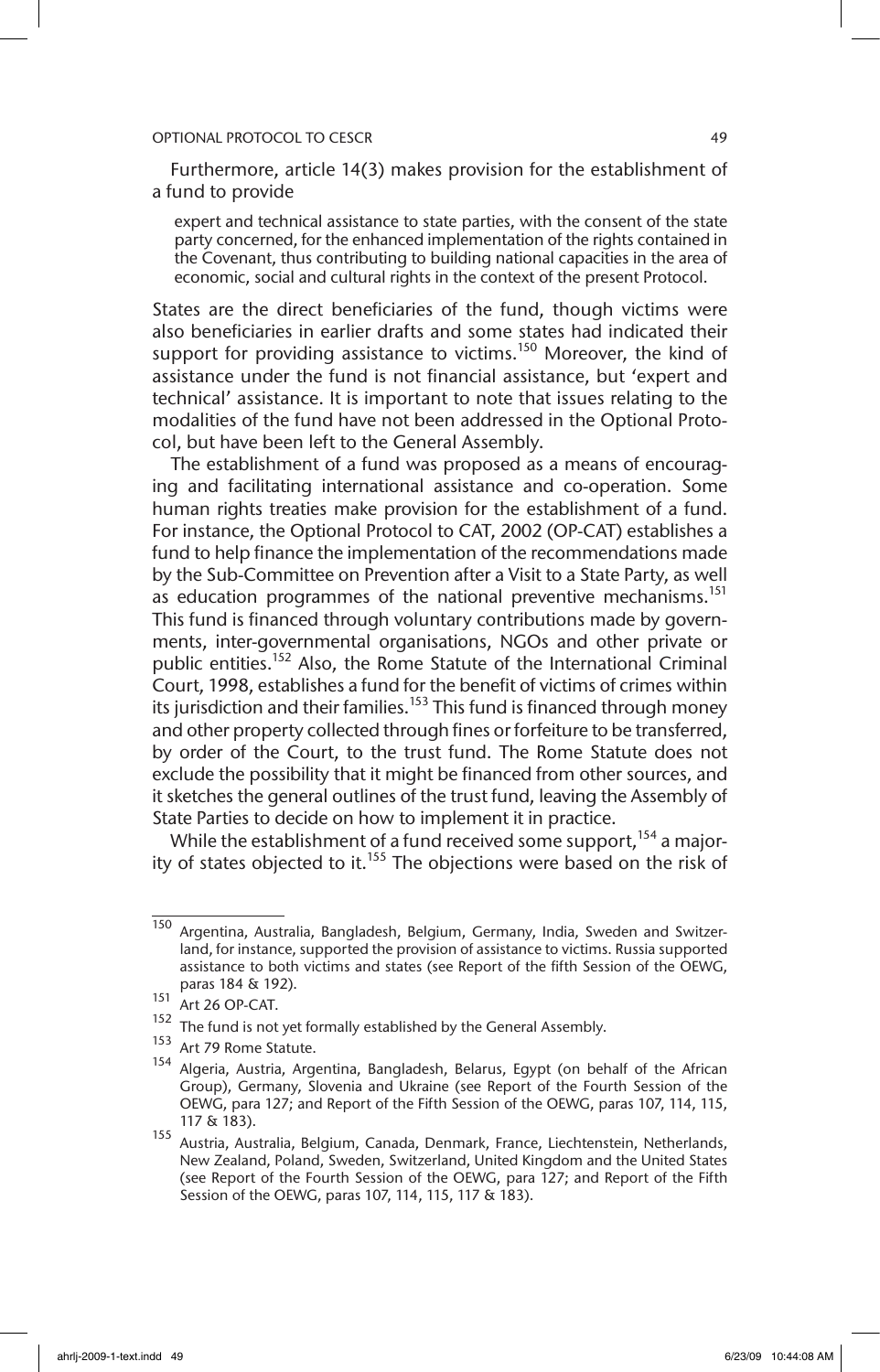duplicating other funds and the practical difficulties in implementing and managing the fund. It was also argued that there are dangers in linking violations to funding and that the fund would involve high administrative costs and imposes an additional burden on the Office of the High Commissioner for Human Rights (OHCHR).<sup>156</sup> It was pointed out, however, that concerns about duplication had not been an issue when OP-CAT was adopted, the fear of additional burden for the OHCHR should not prevent the creation of the fund, and that developing countries could not fully realise the rights in CESCR without international assistance.<sup>157</sup> One thing that was clear from states, even those who supported the fund, was that the fund should not be mandatory.<sup>158</sup>

# 4 Conclusion

Individual complaints procedures are vital in that they further develop and fine-tune international human rights law, create precedents, draw attention to the specific, concrete human rights violation, making the problem and the victim more visible, and the remedy more specific and implemental.<sup>159</sup> Though some writers have questioned the establishment of this new international adjudicative mechanism,<sup>160</sup> the benefits of having the Optional Protocol to CESCR are numerous: It would encourage state parties to ensure more effective local remedies; promote the development of international jurisprudence which would in turn promote the development of domestic jurisprudence on economic, social and cultural rights; strengthen international accountability; enable the adjudicating body to study concrete cases and thus enable it to create a more concise jurisprudence; help empower vul-

<sup>156</sup> Report of the Fourth Session of the OEWG, paras 129 & 168; Report of the Fifth Session of the OEWG, para 114. The funds administered by the UN Secretary-General and the OHCHR include a Voluntary Fund for Victims of Torture, Voluntary Trust Fund on Contemporary Forms of Slavery, Voluntary Fund for Indigenous Populations, and a Voluntary Fund for Technical Co-operation in the Field of Human Rights. These funds have a specific focus, are voluntary, and most of them either provide assistance to NGOs assisting victims or assist representative organisations or communities to participate in meetings.

<sup>&</sup>lt;sup>157</sup> Report of the Fourth Session of the OEWG, para 130.<br><sup>158</sup> Beneat of the Fourth Session of the OEWG, para 166.

Report of the Fourth Session of the OEWG, para 165.

A de Zayas 'The examination of individual complaints by the United Nations Human Rights Committee under the Optional Protocol to the International Covenant on Civil and Political Rights' in Alfredsson *et al* (n 10 above) 73.

<sup>160</sup> See, eg, M Dennis & D Stewart 'Justiciability of economic, social and cultural rights: Should there be an international complaints mechanism to adjudicate the rights to food, water, housing and health' (2004) 98 *American Journal of International Law* 462-515.